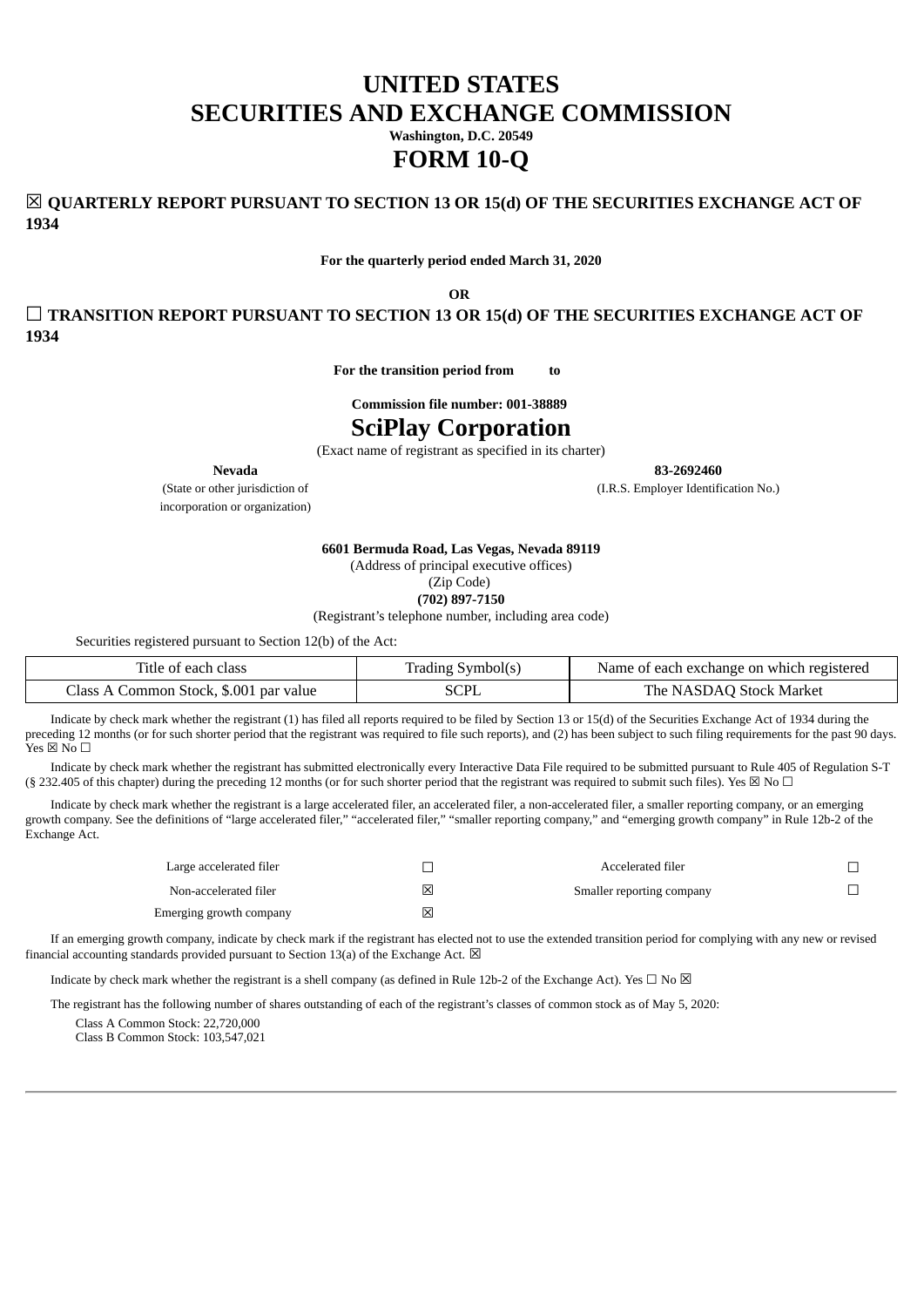# **SCIPLAY CORPORATION INDEX TO FINANCIAL INFORMATION AND OTHER INFORMATION THREE MONTHS ENDED MARCH 31, 2020**

|         |                                                                                                                                                    | Page            |
|---------|----------------------------------------------------------------------------------------------------------------------------------------------------|-----------------|
| PART I. | <b>FINANCIAL INFORMATION</b>                                                                                                                       |                 |
|         | Item 1. Condensed Consolidated Financial Statements (unaudited)                                                                                    | 5               |
|         | Consolidated Statements of Income for the Three Months Ended March 31, 2020 and 2019                                                               | <u>5</u>        |
|         | Consolidated Statements of Comprehensive Income for the Three Months Ended March 31, 2020 and 2019                                                 | $6\overline{6}$ |
|         | Condensed Consolidated Balance Sheets as of March 31, 2020 and December 31, 2019                                                                   | $\overline{Z}$  |
|         | Consolidated Statements of Changes in Stockholders' Equity/Accumulated Net Parent Investment for the Three Months Ended<br>March 31, 2020 and 2019 | 8               |
|         | Condensed Consolidated Statements of Cash Flows for the Three Months Ended March 31, 2020 and 2019                                                 | 9               |
|         | <b>Notes to Condensed Consolidated Financial Statements</b>                                                                                        | 10              |
|         | Item 2. Management's Discussion and Analysis of Financial Condition and Results of Operations                                                      | 16              |
|         | Item 3. Quantitative and Qualitative Disclosures About Market Risk                                                                                 | <u>23</u>       |
|         | Item 4. Controls and Procedures                                                                                                                    | 23              |
|         | PART II. OTHER INFORMATION                                                                                                                         |                 |
|         | Item 1. Legal Proceedings                                                                                                                          | 23              |
|         | Item 1A. Risk Factors                                                                                                                              | 23              |
|         | Item 2. Unregistered Sales of Equity Securities and Use of Proceeds                                                                                | <u>24</u>       |
|         | Item 3. Defaults Upon Senior Securities                                                                                                            | <u>24</u>       |
|         | Item 4. Mine Safety Disclosures                                                                                                                    | 24              |
|         | Item 5. Other Information                                                                                                                          | 24              |
|         | Item 6. Exhibits                                                                                                                                   | 25              |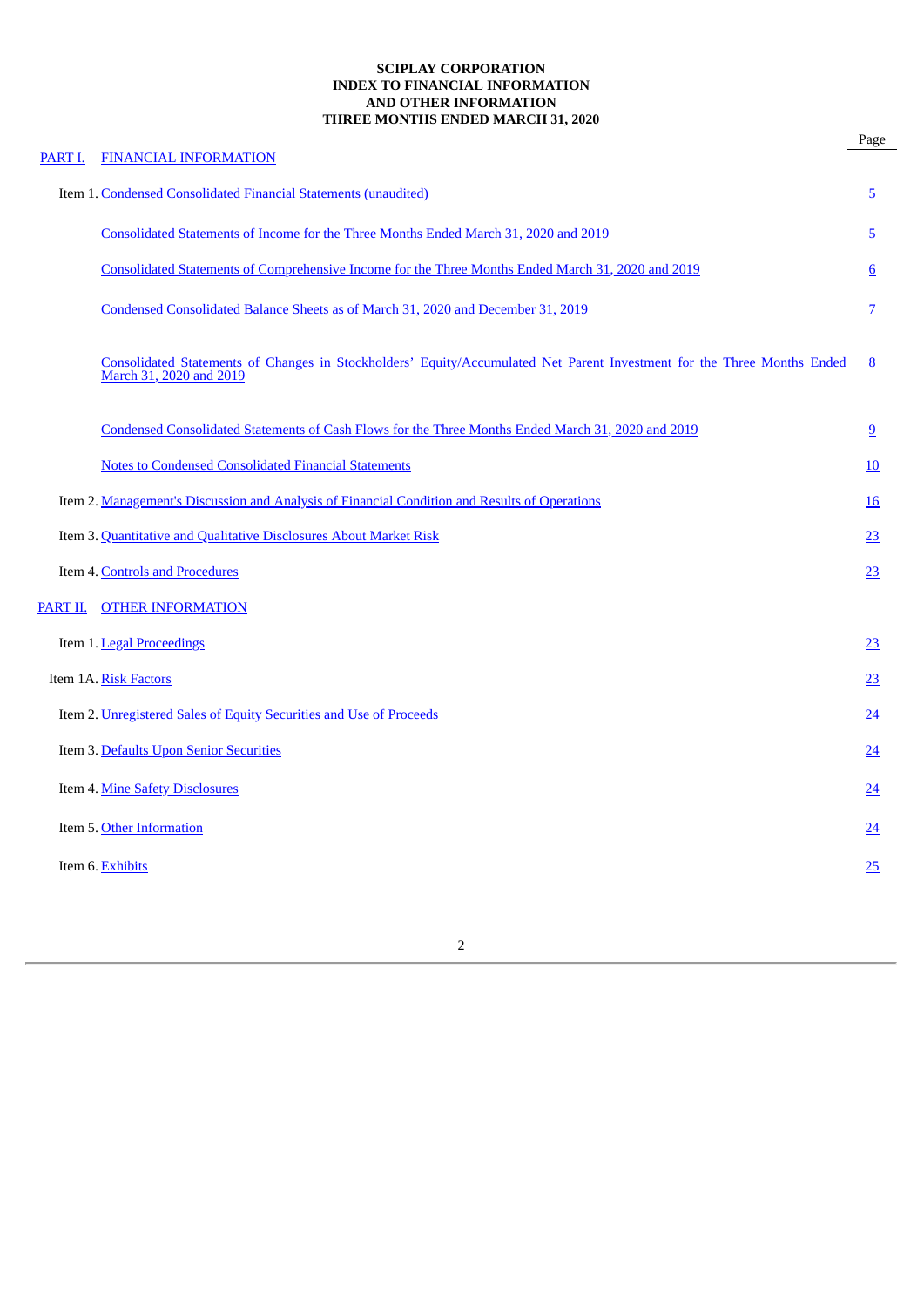#### **FORWARD-LOOKING STATEMENTS**

Throughout this Quarterly Report on Form 10-Q, we make "forward-looking statements" within the meaning of the U.S. Private Securities Litigation Reform Act of 1995. Forward-looking statements describe future expectations, plans, results or strategies and can often be identified by the use of terminology such as "may," "will," "estimate," "intend," "plan," "continue," "believe," "expect," "anticipate," "target," "should," "could," "potential," "opportunity," "goal," or similar terminology. The forward-looking statements contained in this Quarterly Report on Form 10-Q are generally located in the material set forth under the heading "Management's Discussion and Analysis of Financial Condition and Results of Operations" but may be found in other locations as well. These statements are based upon management's current expectations, assumptions and estimates and are not guarantees of timing, future results or performance. Therefore, you should not rely on any of these forward-looking statements as predictions of future events. Actual results may differ materially from those contemplated in these statements due to a variety of risks and uncertainties and other factors, including, among other things:

- the impact of the COVID-19 pandemic and any resulting social, political, economic and financial complications;
- our ability to attract and retain players;
- our reliance on third-party platforms;
- our dependence on the optional purchases of coins, chips and cards to supplement the availability of periodically offered free coins, chips and cards;
- dependence on skilled employees with creative and technical backgrounds;
- expectations of growth in total consumer spending on social casino gaming;
- our dependence on certain key providers;
- natural events and health crises that disrupt our operations or those of our providers or suppliers;
- U.S. and international economic and industry conditions;
- stock price volatility:
- our ability to continue to launch and enhance games that attract and retain a significant number of paying players;
- our reliance on a small percentage of our players for nearly all of our revenue;
- our ability to adapt to, and offer games that keep pace with, changing technology and evolving industry standards;
- competition;
- the impact of legal and regulatory restrictions on our business, including significant opposition in some jurisdictions to interactive social gaming, including social casino gaming, and how such opposition could lead these jurisdictions to adopt legislation or impose a regulatory framework to govern interactive social gaming or social casino gaming specifically, and how this could result in a prohibition on interactive social gaming or social casino gaming altogether, restrict our ability to advertise our games, or substantially increase our costs to comply with these regulations;
- laws and government regulations, both foreign and domestic, including those relating to our parent, Scientific Games Corporation, and to data privacy and security, including with respect to the collection, storage, use, transmission, sharing and protection of personal information and other consumer data, and those laws and regulations that affect companies conducting business on the internet, including ours;
- the continuing evolution of the scope of data privacy and security regulations, and our belief that the adoption of increasingly restrictive regulations in this area is likely within the U.S. and other jurisdictions;
- our ability to use the intellectual property rights of our parent, Scientific Games Corporation, and other third parties, including the third-party intellectual property rights licensed to Scientific Games Corporation, under our intellectual property license agreement ("IP License Agreement") with our parent;
- protection of our proprietary information and intellectual property, inability to license third-party intellectual property and the intellectual property rights of others;

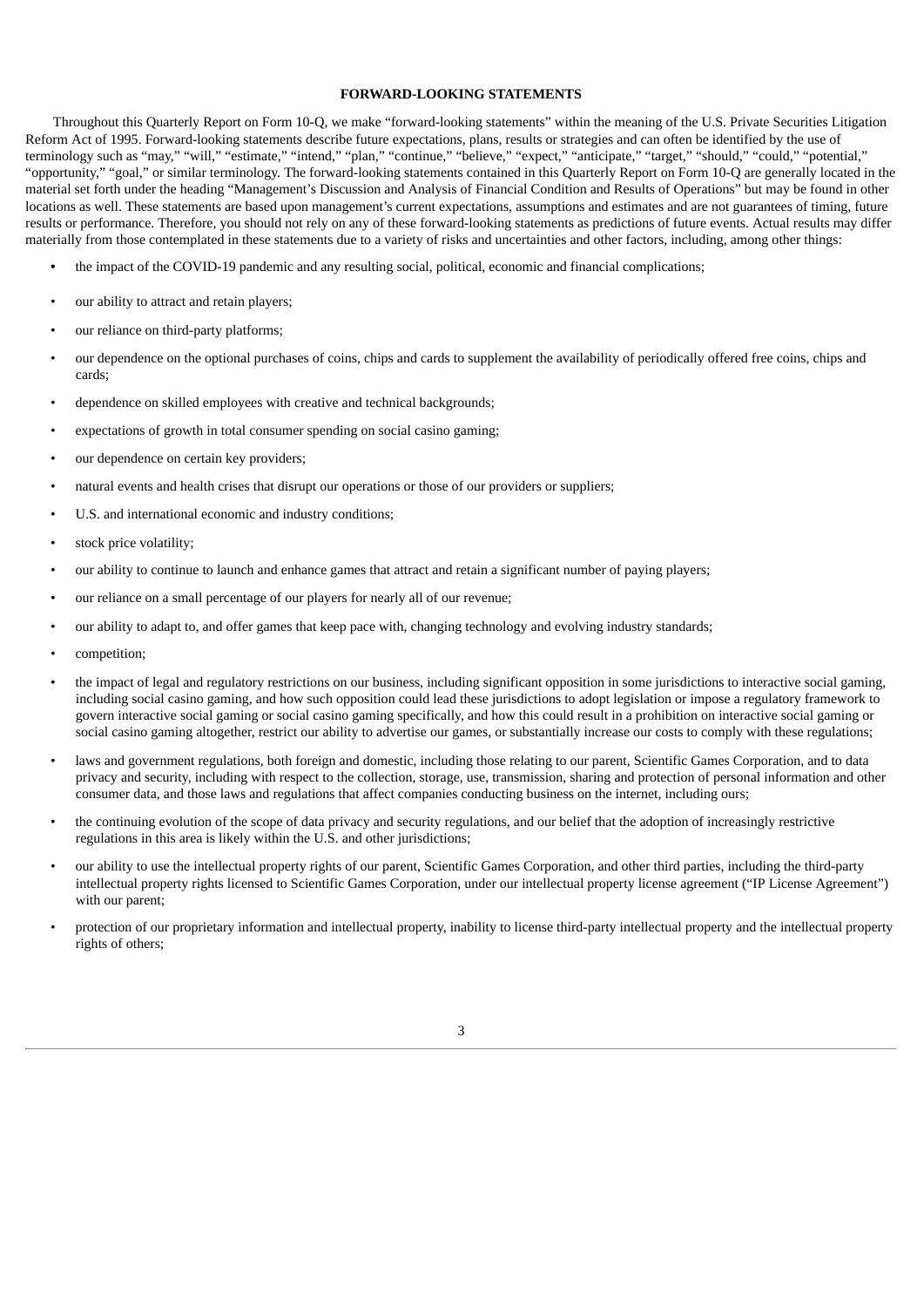- security and integrity of our games and systems;
- security breaches, cyber-attacks or other privacy or data security incidents, challenges or disruptions;
- reliance on or failures in information technology and other systems;
- our ability to complete acquisitions and integrate businesses successfully;
- our ability to pursue and execute new business initiatives;
- fluctuations in our results due to seasonality and other factors;
- risks related to foreign operations, including the complexity of foreign laws, regulations and markets; the uncertainty of enforcement of remedies in foreign jurisdictions; the effect of currency exchange rate fluctuations; the impact of foreign labor laws and disputes; the ability to attract and retain key personnel in foreign jurisdictions; the economic, tax and regulatory policies of local governments; and compliance with applicable antimoney laundering, anti-bribery and anti-corruption laws;
- changes in tax laws or tax rulings, or the examination of our tax positions;
- the discontinuation or replacement of LIBOR, which may adversely affect interest rates;
- litigation and other liabilities relating to our business, including litigation and liabilities relating to consumer protection, gambling-related matters, employee matters, alleged service and system malfunctions, alleged intellectual property infringement and claims relating to our contracts, licenses and strategic investments;
- restrictions and covenants in debt agreements, including those that could result in acceleration of the maturity of our indebtedness;
- failure to maintain adequate internal control over financial reporting;
- influence of certain stockholders, including decisions that may conflict with the interests of other stockholders;
- our ability to achieve some or all of the anticipated benefits of being a standalone public company; and
- our dependence on distributions from SciPlay Parent Company, LLC ("SciPlay Parent LLC") to pay our taxes and expenses, including substantial payments we will be required to make under the Tax Receivable Agreement (the "TRA").

Additional information regarding risks and uncertainties and other factors that could cause actual results to differ materially from those contemplated in forward-looking statements is included from time to time in our filings with the SEC, including under "Risk Factors" in Part II, Item 1A of this Quarterly Report of Form 10-Q and Part I, Item 1A "Risk Factors" in our 2019 Annual Report on Form 10-K filed with the SEC on February 18, 2020 (the "2019 Form 10-K"). Forward-looking statements speak only as of the date they are made and, except for our ongoing obligations under the U.S. federal securities laws, we undertake no and expressly disclaim any obligation to publicly update any forward-looking statements whether as a result of new information, future events or otherwise.

<span id="page-3-0"></span>This Quarterly Report on Form 10-Q may contain references to industry market data and certain industry forecasts. Industry market data and industry forecasts are obtained from publicly available information and industry publications. Industry publications generally state that the information contained therein has been obtained from sources believed to be reliable, but that the accuracy and completeness of that information is not guaranteed. Although we believe industry information to be accurate, it is not independently verified by us and we do not make any representation as to the accuracy of that information. In general, we believe there is less publicly available information concerning international social gaming industries than the same industries in the U.S. Some data is also based on our good faith estimates, which are derived from our review of internal surveys or data, as well as the independent sources referenced above. Assumptions and estimates of our and our industry's future performance are necessarily subject to a high degree of uncertainty and risk due to a variety of factors, including those described under "Risk Factors" in Part II, Item 1A of this Quarterly Report on Form 10-Q and Part I, Item 1A "Risk Factors" in our 2019 Form 10-K. These and other factors could cause future performance to differ materially from our assumptions and estimates.

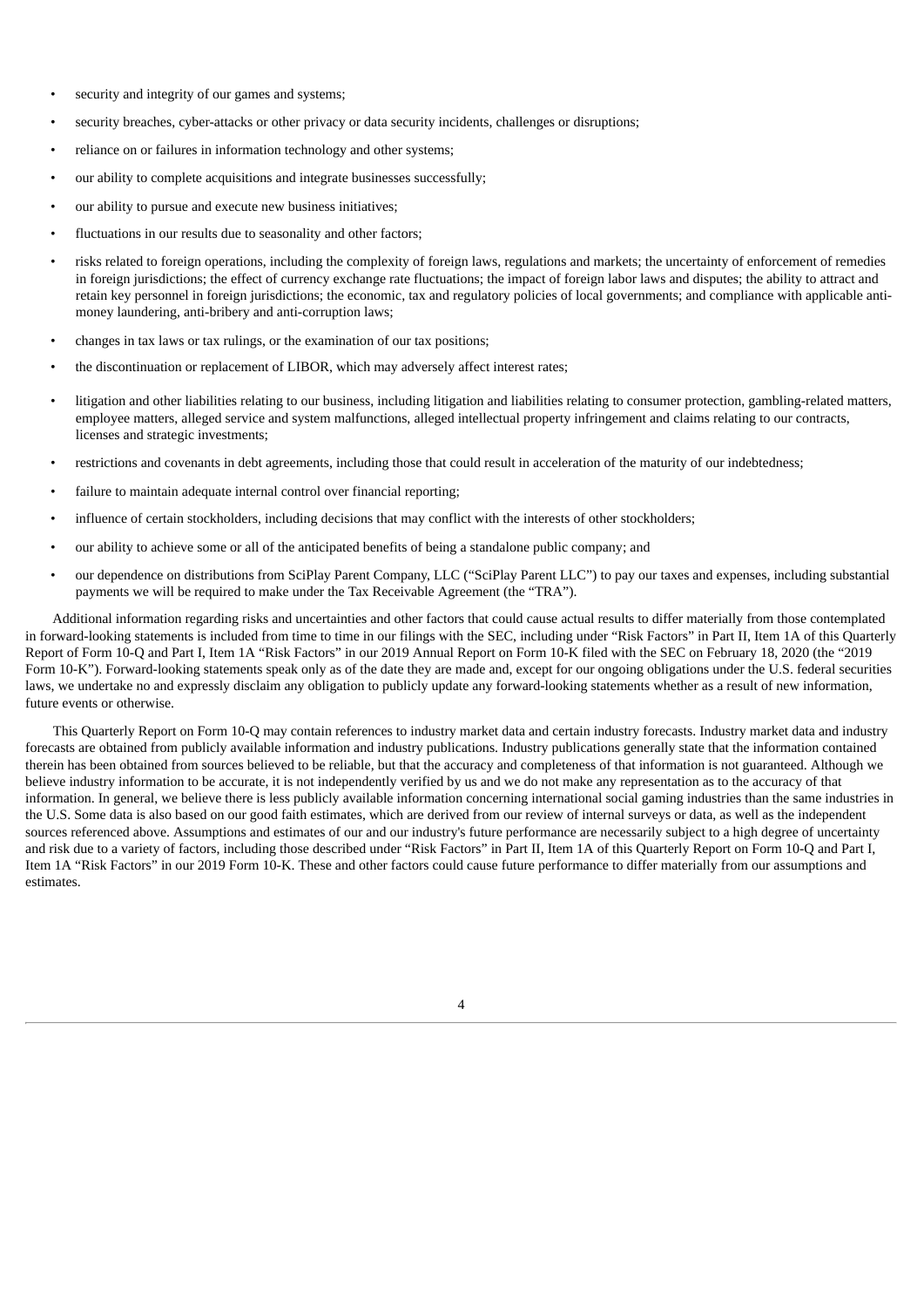# **SCIPLAY CORPORATION CONSOLIDATED STATEMENTS OF INCOME (Unaudited, in millions, except per share amounts)**

<span id="page-4-1"></span><span id="page-4-0"></span>

|                                                                                             | <b>Three Months Ended</b> |       |              |       |  |  |  |  |  |  |
|---------------------------------------------------------------------------------------------|---------------------------|-------|--------------|-------|--|--|--|--|--|--|
|                                                                                             |                           |       | March 31,    |       |  |  |  |  |  |  |
|                                                                                             |                           | 2020  |              | 2019  |  |  |  |  |  |  |
| Revenue                                                                                     | \$                        | 118.3 | $\mathbb{S}$ | 118.4 |  |  |  |  |  |  |
| Operating expenses:                                                                         |                           |       |              |       |  |  |  |  |  |  |
| Cost of revenue $(1)$                                                                       |                           | 37.9  |              | 45.7  |  |  |  |  |  |  |
| Sales and marketing <sup>(1)</sup>                                                          |                           | 28.2  |              | 34.3  |  |  |  |  |  |  |
| General and administrative <sup>(1)</sup>                                                   |                           | 10.2  |              | 10.3  |  |  |  |  |  |  |
| Research and development <sup>(1)</sup>                                                     |                           | 7.3   |              | 5.8   |  |  |  |  |  |  |
| Depreciation and amortization                                                               |                           | 2.0   |              | 1.7   |  |  |  |  |  |  |
| Restructuring and other                                                                     |                           | 0.5   |              | 0.6   |  |  |  |  |  |  |
| Operating income                                                                            |                           | 32.2  |              | 20.0  |  |  |  |  |  |  |
| Other income (expense), net                                                                 |                           | 0.5   |              | (1.6) |  |  |  |  |  |  |
| Net income before income taxes                                                              |                           | 32.7  |              | 18.4  |  |  |  |  |  |  |
| Income tax expense                                                                          |                           | 1.6   |              | 4.7   |  |  |  |  |  |  |
| Net income                                                                                  |                           | 31.1  |              | 13.7  |  |  |  |  |  |  |
| Less: Net income attributable to the noncontrolling interest                                |                           | 26.7  |              |       |  |  |  |  |  |  |
| Net income attributable to SciPlay                                                          | \$                        | 4.4   | $\mathbb{S}$ | 13.7  |  |  |  |  |  |  |
| Basic and diluted net income attributable to SciPlay per share:                             |                           |       |              |       |  |  |  |  |  |  |
| <b>Basic</b>                                                                                | \$                        | 0.19  |              |       |  |  |  |  |  |  |
| <b>Diluted</b>                                                                              | \$                        | 0.19  |              |       |  |  |  |  |  |  |
| Weighted average number of shares of Class A common stock used in per<br>share calculation: |                           |       |              |       |  |  |  |  |  |  |
| <b>Basic shares</b>                                                                         |                           | 22.7  |              |       |  |  |  |  |  |  |
| <b>Diluted shares</b>                                                                       |                           | 23.7  |              |       |  |  |  |  |  |  |
| (1) Excludes depreciation and amortization                                                  |                           |       |              |       |  |  |  |  |  |  |

<span id="page-4-2"></span>(1) Excludes depreciation and amortization.

See accompanying notes to condensed consolidated financial statements.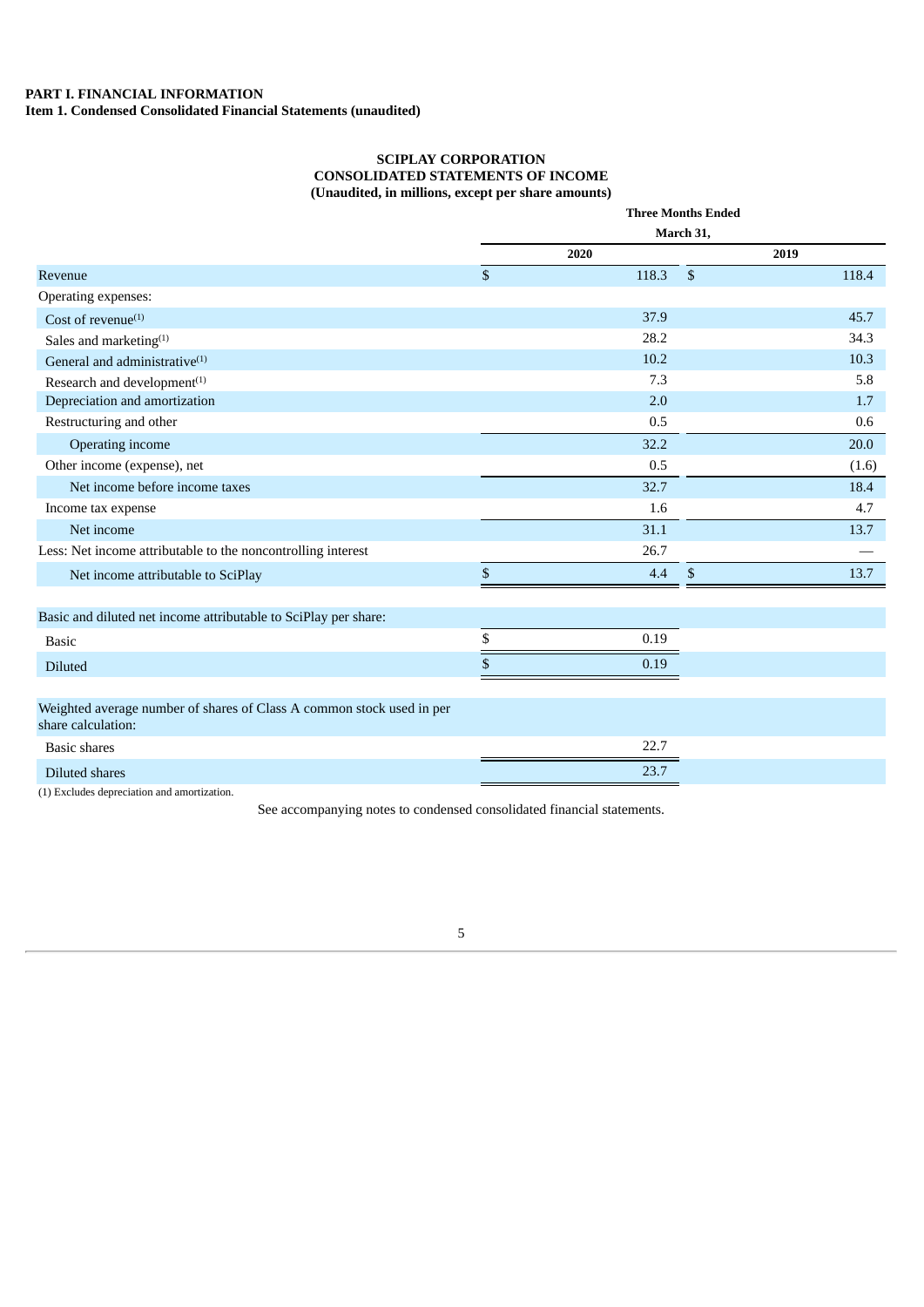# **SCIPLAY CORPORATION CONSOLIDATED STATEMENTS OF COMPREHENSIVE INCOME (Unaudited, in millions)**

|                                                                        | <b>Three Months Ended</b> |           |      |
|------------------------------------------------------------------------|---------------------------|-----------|------|
|                                                                        |                           | March 31, |      |
|                                                                        | 2020                      |           | 2019 |
| Net income                                                             | 31.1                      | - \$      | 13.7 |
| Other comprehensive income:                                            |                           |           |      |
| Foreign currency translation (loss) gain, net of tax                   | (0.8)                     |           | 1.9  |
| Total comprehensive income                                             | 30.3                      |           | 15.6 |
| Less: comprehensive income attributable to the noncontrolling interest | 26.1                      |           |      |
| Comprehensive income attributable to SciPlay                           | 4.2                       |           | 15.6 |
|                                                                        |                           |           |      |

<span id="page-5-0"></span>See accompanying notes to condensed consolidated financial statements.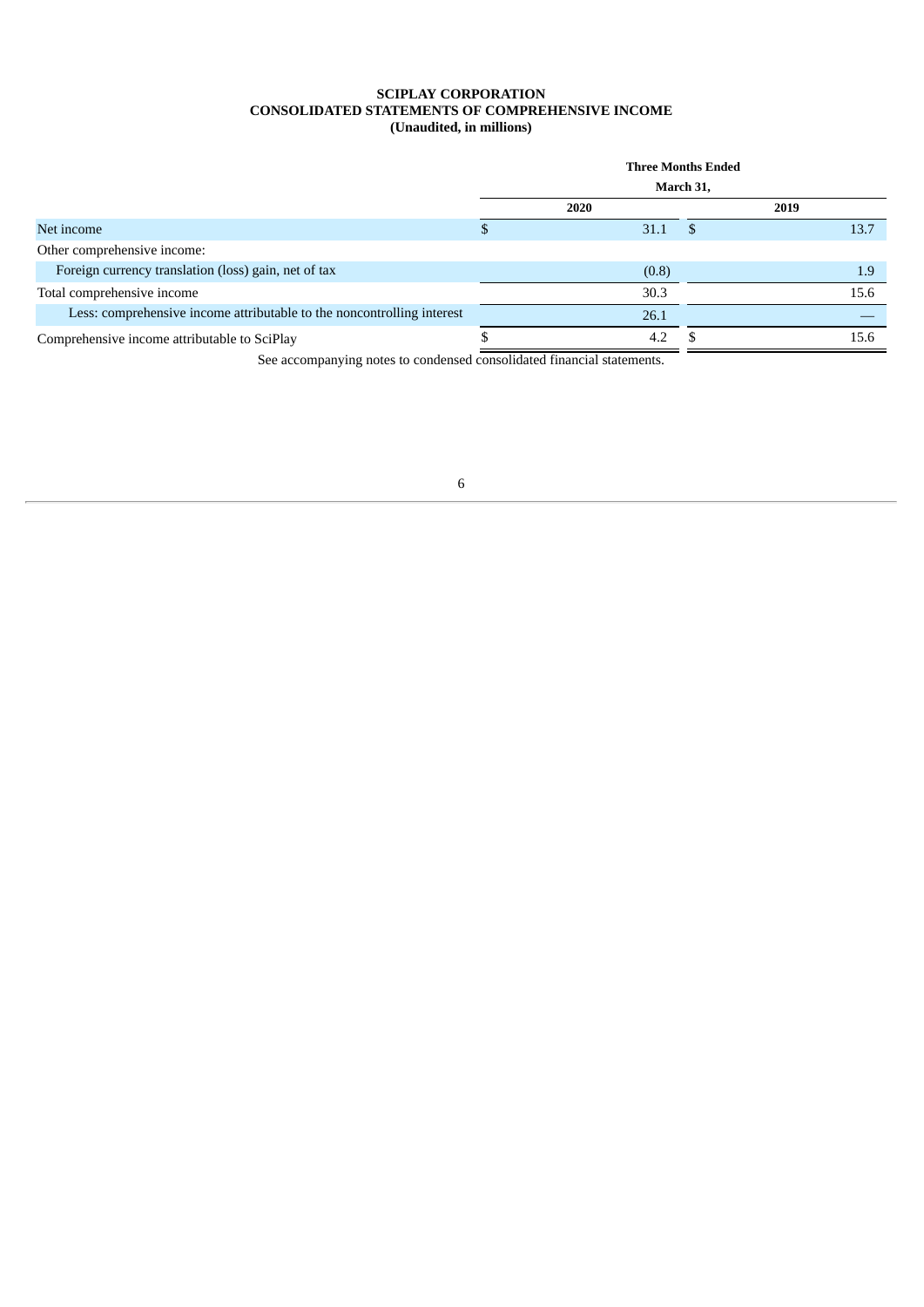# **SCIPLAY CORPORATION CONDENSED CONSOLIDATED BALANCE SHEETS (Unaudited, in millions, except par value)**

|                                                                                                                                                         |                       | As of |                          |  |
|---------------------------------------------------------------------------------------------------------------------------------------------------------|-----------------------|-------|--------------------------|--|
|                                                                                                                                                         | <b>March 31, 2020</b> |       | <b>December 31, 2019</b> |  |
| <b>ASSETS</b>                                                                                                                                           |                       |       |                          |  |
| Current assets:                                                                                                                                         |                       |       |                          |  |
| Cash and cash equivalents                                                                                                                               | \$<br>132.6           | \$    | 110.6                    |  |
| Accounts receivable, net                                                                                                                                | 42.4                  |       | 32.1                     |  |
| Prepaid expenses and other current assets                                                                                                               | 3.3                   |       | 4.3                      |  |
| Total current assets                                                                                                                                    | 178.3                 |       | 147.0                    |  |
| Property and equipment, net                                                                                                                             | 4.4                   |       | 4.6                      |  |
| Operating lease right-of-use assets                                                                                                                     | 5.4                   |       | 6.0                      |  |
| Goodwill                                                                                                                                                | 120.7                 |       | 120.7                    |  |
| Intangible assets and software, net                                                                                                                     | 16.5                  |       | 17.0                     |  |
| Deferred income taxes and other assets                                                                                                                  | 87.7                  |       | 89.3                     |  |
| <b>Total assets</b>                                                                                                                                     | \$<br>413.0           | \$    | 384.6                    |  |
| <b>LIABILITIES AND STOCKHOLDERS' EQUITY</b>                                                                                                             |                       |       |                          |  |
| Current liabilities:                                                                                                                                    |                       |       |                          |  |
| Accounts payable                                                                                                                                        | \$<br>16.3            | \$    | 12.8                     |  |
| Accrued liabilities                                                                                                                                     | 9.6                   |       | 13.7                     |  |
| Due to affiliate                                                                                                                                        | 2.0                   |       | 2.7                      |  |
| Total current liabilities                                                                                                                               | 27.9                  |       | 29.2                     |  |
| <b>Operating lease liabilities</b>                                                                                                                      | 4.5                   |       | 5.2                      |  |
| Liabilities under TRA                                                                                                                                   | 72.7                  |       | 72.7                     |  |
| <b>Total liabilities</b>                                                                                                                                | 105.1                 |       | 107.1                    |  |
| Commitments and contingencies (see Note 8)                                                                                                              |                       |       |                          |  |
| Stockholders' equity:                                                                                                                                   |                       |       |                          |  |
| Class A common stock, par value \$0.001 per share - 625.0 shares authorized, 22.7 issued and<br>outstanding as of March 31, 2020 and December 31, 2019  |                       |       |                          |  |
| Class B common stock, par value \$0.001 per share - 130.0 shares authorized, 103.5 issued and<br>outstanding as of March 31, 2020 and December 31, 2019 | 0.1                   |       | 0.1                      |  |
| Additional paid-in capital                                                                                                                              | 41.9                  |       | 41.7                     |  |
| Retained earnings                                                                                                                                       | 16.4                  |       | 12.0                     |  |
| Accumulated other comprehensive income                                                                                                                  | 0.1                   |       | 0.3                      |  |
| Total SciPlay stockholders' equity                                                                                                                      | 58.5                  |       | 54.1                     |  |
| Noncontrolling interest                                                                                                                                 | 249.4                 |       | 223.4                    |  |
| Total stockholders' equity                                                                                                                              | 307.9                 |       | 277.5                    |  |
| Total liabilities and stockholders' equity                                                                                                              | \$<br>413.0           | \$    | 384.6                    |  |

<span id="page-6-0"></span>See accompanying notes to condensed consolidated financial statements.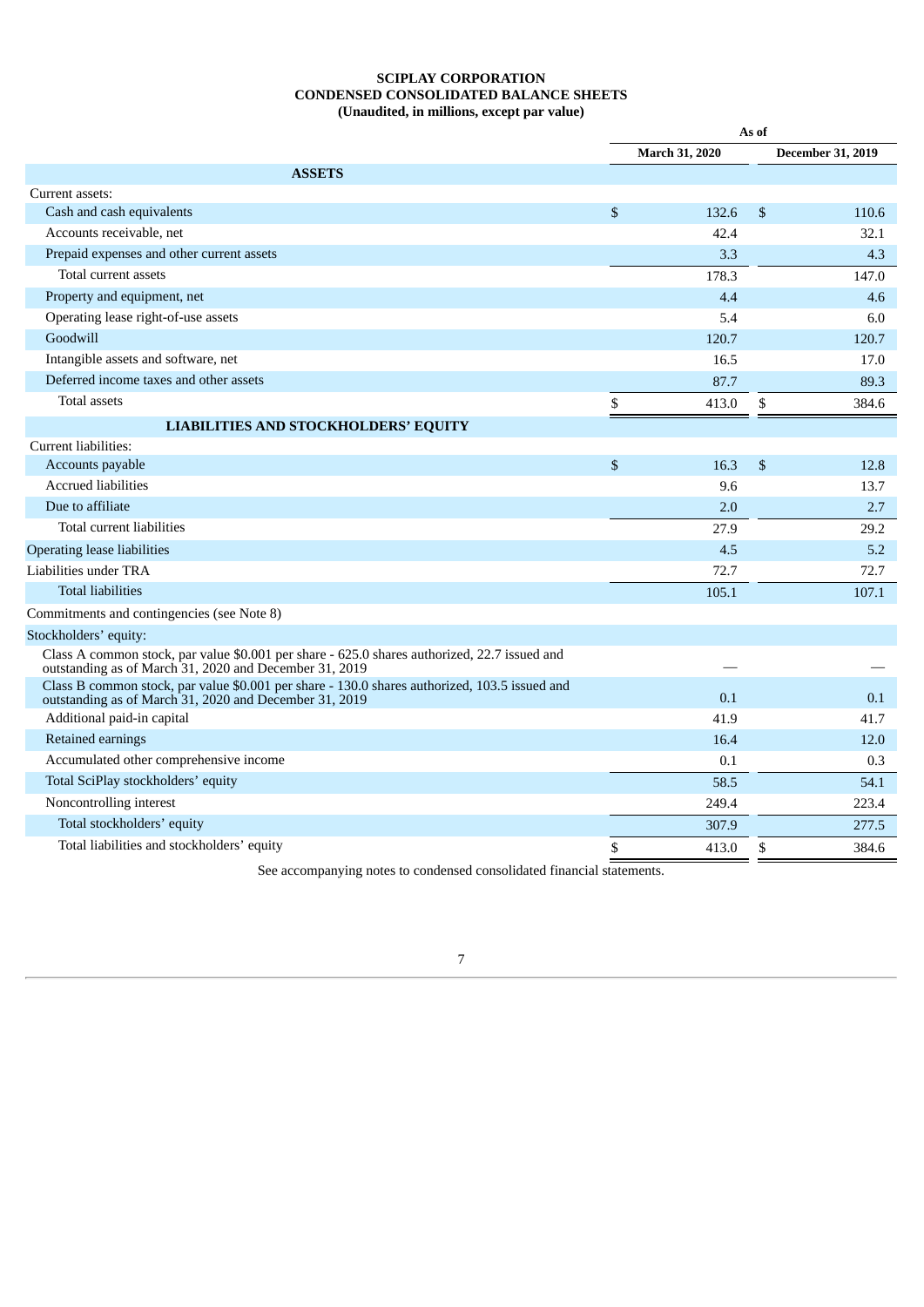# **SCIPLAY CORPORATION CONSOLIDATED STATEMENTS OF CHANGES IN STOCKHOLDERS' EQUITY/ACCUMULATED NET PARENT INVESTMENT (Unaudited, in millions)**

|                          | Class A common<br>stock | Class B common<br>stock |               |  | <b>Additional</b><br>paid-in |  |         | <b>Retained</b> |                          | Accumulated<br>other           | <b>Noncontrolling</b> |          |              |
|--------------------------|-------------------------|-------------------------|---------------|--|------------------------------|--|---------|-----------------|--------------------------|--------------------------------|-----------------------|----------|--------------|
|                          | <b>Shares</b>           | Amount                  | <b>Shares</b> |  | Amount                       |  | capital |                 | earnings                 | comprehensive<br>income (loss) |                       | interest | <b>Total</b> |
| <b>December 31, 2019</b> | 22.7                    | _                       | 103.5         |  | 0.1                          |  | 41.7    |                 | 12.0                     |                                | 0.3                   | 223.4    | \$277.5      |
| Net income               |                         |                         |               |  |                              |  |         |                 | 4.4                      |                                | $\sim$                | 26.7     | 31.1         |
| Stock-based compensation |                         |                         |               |  |                              |  | 0.2     |                 | $\overline{\phantom{a}}$ |                                |                       | (0.1)    | 0.1          |
| Currency translation     |                         |                         |               |  |                              |  |         |                 |                          |                                | (0.2)                 | (0.6)    | (0.8)        |
| <b>March 31, 2020</b>    | 22.7                    |                         | 103.5         |  | 0.1                          |  | 41.9    |                 | 16.4                     |                                | 0.1                   | 249.4    | \$307.9      |

| Accumulated<br>net parent                       |  | <b>Class A common</b><br>stock |                          |  | <b>Class B common</b><br>stock |               |  | <b>Additional</b><br>paid-in |                          |                                              |   | Accumulated<br>other<br>comprehensive |          | <b>Noncontrolling</b> |                          |         |
|-------------------------------------------------|--|--------------------------------|--------------------------|--|--------------------------------|---------------|--|------------------------------|--------------------------|----------------------------------------------|---|---------------------------------------|----------|-----------------------|--------------------------|---------|
|                                                 |  | investment                     | <b>Shares</b>            |  | Amount                         | <b>Shares</b> |  | Amount                       | capital                  | <b>Retained</b><br>income (loss)<br>earnings |   |                                       | interest |                       | Total                    |         |
| <b>December 31, 2018</b>                        |  | 140.8                          | _                        |  |                                |               |  |                              |                          |                                              |   |                                       | (2.2)    | - 5                   | _                        | \$138.6 |
| Net income                                      |  | 13.7                           |                          |  |                                |               |  |                              |                          |                                              |   |                                       |          |                       |                          | 13.7    |
| Transactions with Parent and<br>affiliates, net |  | 6.2                            |                          |  |                                |               |  |                              |                          |                                              |   |                                       |          |                       |                          | 6.2     |
| Currency translation                            |  |                                |                          |  |                                |               |  |                              |                          |                                              |   |                                       | 1.9      |                       | $\overline{\phantom{a}}$ | 1.9     |
| <b>March 31, 2019</b>                           |  | 160.7                          | $\overline{\phantom{a}}$ |  |                                | $-$           |  |                              | $\overline{\phantom{a}}$ |                                              | _ |                                       | (0.3)    |                       | $-$                      | \$160.4 |

<span id="page-7-0"></span>See accompanying notes to condensed consolidated financial statements.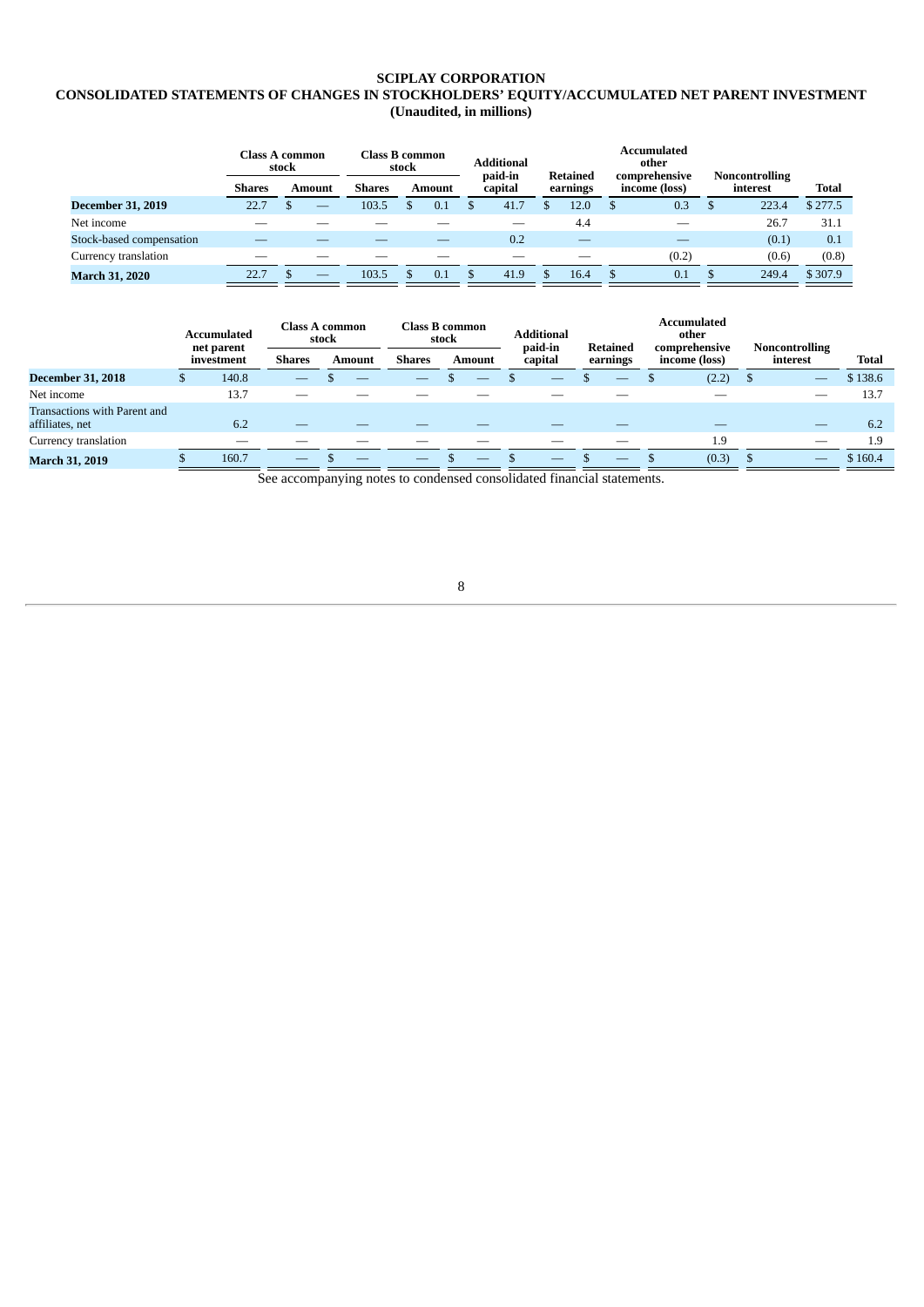# **SCIPLAY CORPORATION CONDENSED CONSOLIDATED STATEMENTS OF CASH FLOWS (Unaudited, in millions)**

|                                                                               | <b>Three Months Ended</b> |                |       |  |  |  |
|-------------------------------------------------------------------------------|---------------------------|----------------|-------|--|--|--|
|                                                                               |                           | March 31,      |       |  |  |  |
|                                                                               | 2020                      |                | 2019  |  |  |  |
| Net cash provided by operating activities                                     | \$<br>23.5                | $\mathbb{S}$   | 8.5   |  |  |  |
| Cash flows from investing activities:                                         |                           |                |       |  |  |  |
| Capital expenditures                                                          | (1.2)                     |                | (1.6) |  |  |  |
| Net cash used in investing activities                                         | (1.2)                     |                | (1.6) |  |  |  |
| Cash flows from financing activities:                                         |                           |                |       |  |  |  |
| Payments on license obligations                                               |                           |                | (1.0) |  |  |  |
| Payments of debt issuance costs                                               |                           |                | (1.6) |  |  |  |
| Net cash used in financing activities                                         |                           |                | (2.6) |  |  |  |
| Effect of exchange rate changes on cash, cash equivalents and restricted cash | (0.3)                     |                | 0.2   |  |  |  |
| Increase in cash, cash equivalents and restricted cash                        | 22.0                      |                | 4.5   |  |  |  |
| Cash, cash equivalents and restricted cash, beginning of period               | 110.6                     |                | 10.0  |  |  |  |
| Cash, cash equivalents and restricted cash, end of period                     | 132.6                     | \$             | 14.5  |  |  |  |
|                                                                               |                           |                |       |  |  |  |
| Supplemental cash flow information:                                           |                           |                |       |  |  |  |
| Cash paid for income taxes                                                    | \$                        | $\mathfrak{s}$ | 0.4   |  |  |  |
| Cash paid for contingent consideration included in operating activities       | 4.0                       |                |       |  |  |  |
| Non-cash deferred offering costs                                              |                           |                | 1.8   |  |  |  |
| Car received and a greater to readment reach detail flammed at the cate       |                           |                |       |  |  |  |

<span id="page-8-0"></span>See accompanying notes to condensed consolidated financial statements.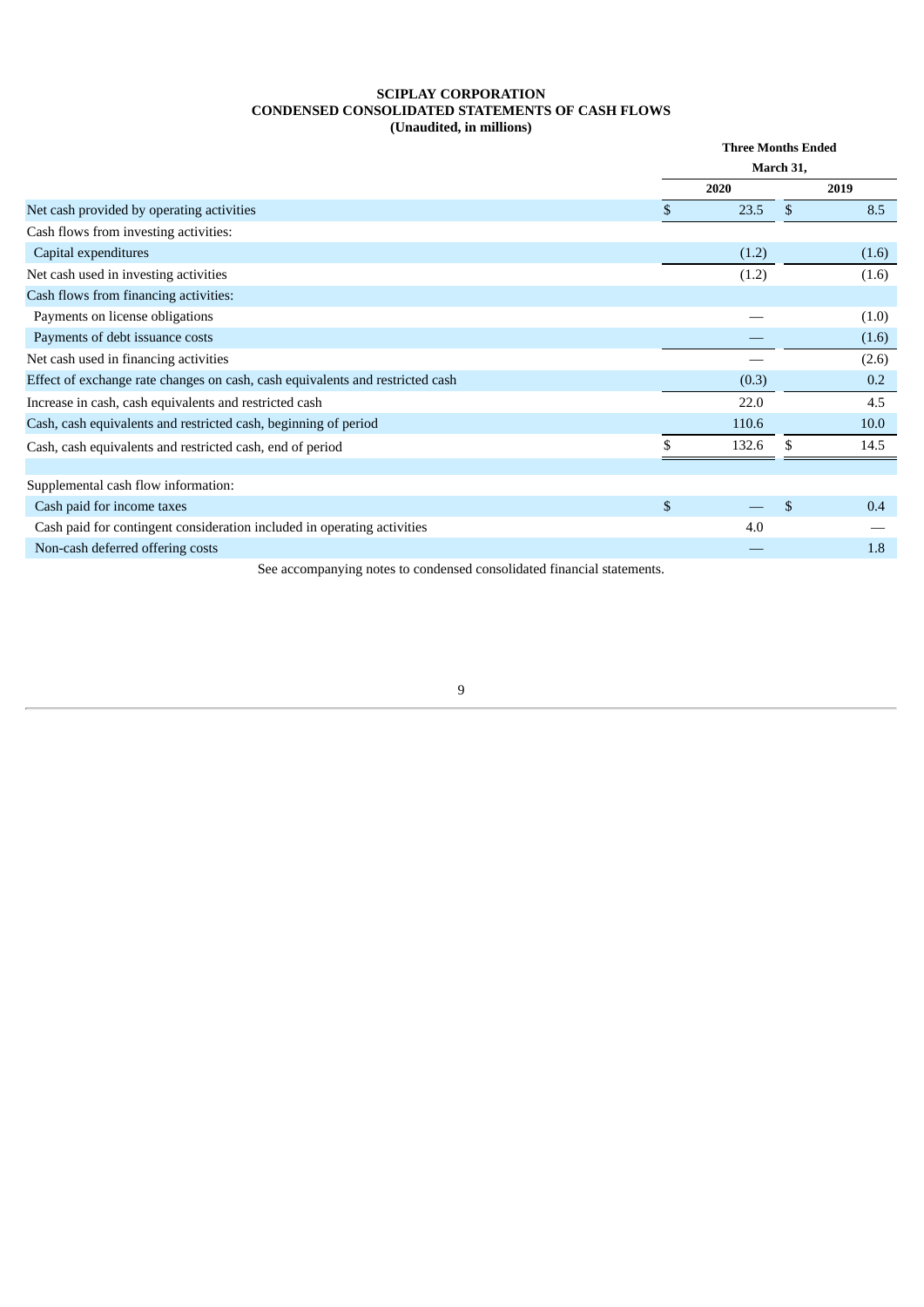# **SCIPLAY CORPORATION NOTES TO CONDENSED CONSOLIDATED FINANCIAL STATEMENTS (Unaudited, amounts in USD, table amounts in millions, except per share amounts)**

# **(1) Description of the Business and Summary of Significant Accounting Policies**

#### *Background and Nature of Operations*

SciPlay Corporation was formed as a Nevada corporation on November 30, 2018 as a subsidiary of Scientific Games Corporation ("Scientific Games", "SGC", and "the Parent") for the purpose of completing a public offering and related transactions (collectively referred to herein as the "IPO") in order to carry on the business of SciPlay Parent LLC and its subsidiaries (collectively referred to as "SciPlay", the "Company", "we", "us", and "our"). The IPO was completed on May 7, 2019. As the managing member of SciPlay Parent LLC, SciPlay operates and controls all of the business affairs of SciPlay Parent LLC and its subsidiaries.

We develop, market and operate a portfolio of social games played on various mobile and web platforms, including *Jackpot Party Casino®, Quick* Hit Slots®, Gold Fish Casino®, Hot Shot Casino®, Bingo Showdown®, MONOPOLY Slots®, and 88 Fortunes Slots®, among others. Our games are available in various formats. We have one operating segment with one business activity, developing and monetizing social games.

#### *Basis of Presentation*

The accompanying financial statements are presented in conformity with accounting principles generally accepted in the United States of America ("GAAP") and pursuant to the rules and regulations of the Securities and Exchange Commission ("SEC"). SG Social Holding Company II, LLC is SciPlay's predecessor for financial reporting purposes, and accordingly, for all periods presented prior to May 7, 2019, the financial statements represent the financial statements of the predecessor. All intercompany balances and transactions have been eliminated in consolidation.

In the opinion of management, we have made all adjustments necessary to present fairly our condensed consolidated balance sheets, consolidated statements of income, consolidated statements of comprehensive income, consolidated statements of changes in stockholders' equity/accumulated net parent investment, and condensed consolidated statements of cash flows for the periods presented. Such adjustments are of a normal, recurring nature. These unaudited consolidated financial statements should be read in conjunction with the consolidated financial statements and related Notes included in our 2019 Form 10-K. Interim results of operations are not necessarily indicative of results of operations to be expected for a full year.

### *Variable Interest Entities ("VIE") and Consolidation*

Subsequent to the IPO, our sole material asset is our member's interest in SciPlay Parent LLC. In accordance with the Operating Agreement of SciPlay Parent LLC, we have all management powers over the business and affairs of SciPlay Parent LLC and to conduct, direct and exercise full control over the activities of SciPlay Parent LLC. Class A common stock issued in the IPO do not hold majority voting rights but hold 100% of the economic interest in the Company, which results in SciPlay Parent LLC being considered a VIE. Due to our power to control the activities most directly affecting the results of SciPlay Parent LLC, we are considered the primary beneficiary of the VIE. Accordingly, beginning with the IPO, we consolidate the financial results of SciPlay Parent LLC and its subsidiaries.

#### *Significant Accounting Policies*

There have been no changes to our significant accounting policies described within the Notes of our 2019 Form 10-K.

### *New Accounting Guidance*

In December 2019, the FASB issued ASU No. 2019-12, *Income Taxes,* a new standard to simplify the accounting for income taxes. The guidance eliminates certain exceptions related to the approach for intraperiod tax allocation, the methodology for calculating income taxes in an interim period, and the recognition of deferred tax liabilities for outside basis differences related to changes in ownership of equity method investments and foreign subsidiaries. The guidance also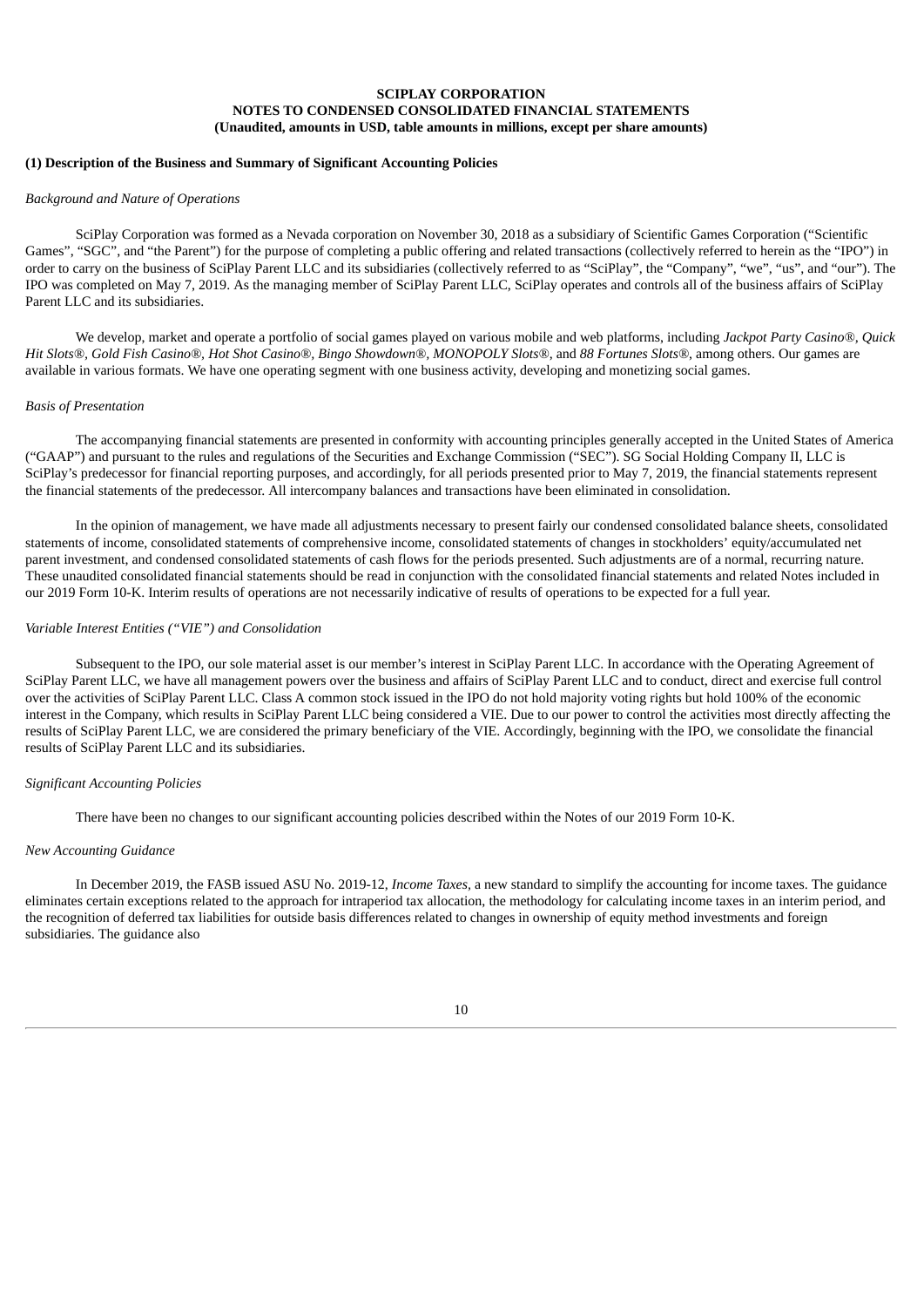simplifies aspects of accounting for franchise taxes and enacted changes in tax laws or rates, and clarifies the accounting for transactions that result in a step-up in the tax basis of goodwill. The standard is effective for fiscal years beginning after December 15, 2020 and interim periods within those fiscal years with early adoption permitted. We early adopted this standard effective January 1, 2020. The adoption of this guidance did not have a material effect on our consolidated financial statements.

We do not expect that any other recently issued accounting guidance will have a significant effect on our consolidated financial statements.

#### *Revenue Recognition*

We generate revenue from the sale of virtual coins, chips and bingo cards (collectively referred to as "coins, chips and cards"), which players can use to play casino-style slot games, table games and bingo games (i.e., spin in the case of slot games, bet in the case of table games and use of bingo cards in the case of bingo games). We distribute our games through various global social web and mobile platforms such as Facebook, Apple, Google, Amazon, with some of our games available on Microsoft and other web and mobile platforms. The games are primarily *WMS*, *Bally*, *Barcrest*™, and *SHFL* ® branded games. In addition, we also offer third-party branded games and original content.

#### Disaggregation of Revenue

We believe disaggregation of our revenue on the basis of platform and geographical locations of our players is appropriate because the nature and the number of players generating revenue could vary on such basis, which represent different economic risk profiles.

The following table presents our revenue disaggregated by type of platform:

|               |    | <b>Three Months Ended</b> |    |       |  |  |  |  |  |
|---------------|----|---------------------------|----|-------|--|--|--|--|--|
|               |    | March 31,                 |    |       |  |  |  |  |  |
|               |    | 2020                      |    | 2019  |  |  |  |  |  |
| Mobile        | \$ | 101.2                     | \$ | 96.9  |  |  |  |  |  |
| Web           |    | 17.1                      |    | 21.5  |  |  |  |  |  |
| Total revenue | S  | 118.3                     | \$ | 118.4 |  |  |  |  |  |

The following table presents our revenue disaggregated based on the geographical location of our players:

|               | <b>Three Months Ended</b> |       |    |              |  |  |  |  |  |
|---------------|---------------------------|-------|----|--------------|--|--|--|--|--|
|               | March 31,                 |       |    |              |  |  |  |  |  |
|               | $2020^{(1)}$              |       |    | $2019^{(2)}$ |  |  |  |  |  |
| North America |                           | 108.0 | \$ | 108.4        |  |  |  |  |  |
| International |                           | 10.3  |    | 10.0         |  |  |  |  |  |
| Total revenue |                           | 118.3 | \$ | 118.4        |  |  |  |  |  |
|               |                           |       |    |              |  |  |  |  |  |

(1) For the three months ended March 31, 2020, North America revenue includes revenue derived from the U.S., Canada and Mexico. As a result of enhancements in the technologies and processes we use to obtain customer data, beginning with the first quarter of 2020, geographical location is now determined based on player location as reported by the platform provider.

(2) For the three months ended March 31, 2019, revenue is disaggregated between the U.S. and International. Revenues are assumed to be derived from the U.S. when data on geographical location was not available. We did not recast revenue for this period as it was deemed impractical due to lack of availability of similar data.

#### Contract Assets, Contract Liabilities and Other Disclosures

We receive customer payments based on the payment terms established in our contracts. Payment for the purchase of coins, chips and cards is made at purchase, and such payments are non-refundable in accordance with our standard terms of service. Such payments are initially recorded as a contract liability, and revenue is subsequently recognized as we satisfy our performance obligations.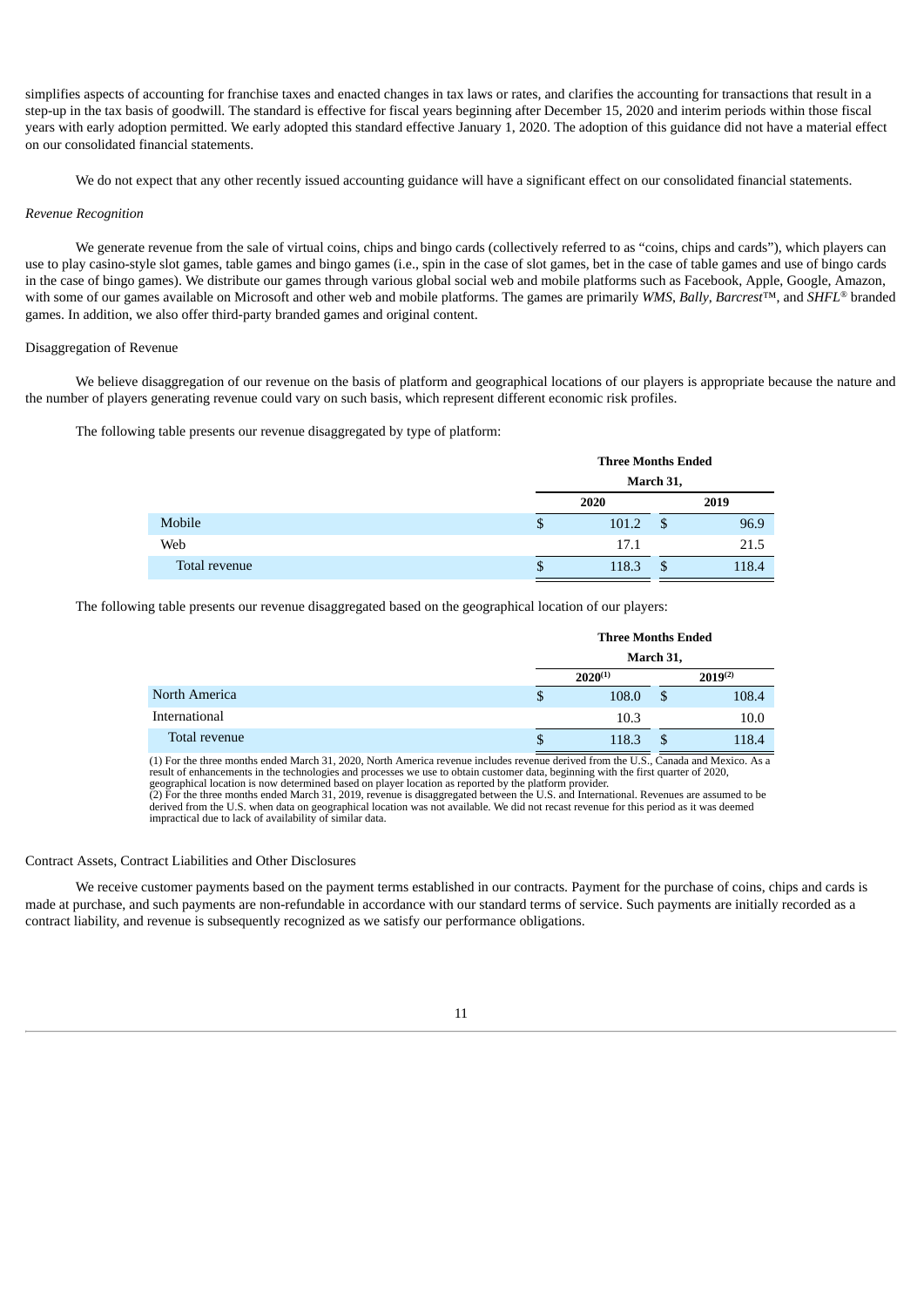The following table summarizes our opening and closing balances in contract assets, contract liabilities and accounts receivable:

|                              | <b>Accounts</b><br>Receivable | Contract Assets <sup>(1)</sup> | Contract<br>Liabilities $(2)$ |
|------------------------------|-------------------------------|--------------------------------|-------------------------------|
| Beginning of period balance  | 32.1                          | 0.2                            | 0.6                           |
| Balance as of March 31, 2020 |                               | 0.2                            | 0.6                           |
|                              |                               |                                |                               |

(1) Contract assets are included within Prepaid expenses and other current assets in our consolidated balance sheets. (2) Contract liabilities are included within Accrued liabilities in our consolidated balance sheets.

During each of the three months ended March 31, 2020 and 2019, we recognized \$0.4 million of revenue that was included in the opening contract liability balance. Substantially all of our unsatisfied performance obligations relate to contracts with an original expected length of one year or less.

#### *Concentration of Credit Risk*

Our revenue and accounts receivable are generated via certain platform providers, which subject us to a concentration of credit risk. The following tables summarize the percentage of revenues and accounts receivable generated via our platform providers in excess of 10% of our total revenues and total accounts receivable:

|          | Revenue<br>Concentration  |                       | <b>Accounts</b><br>Receivable<br>Concentration |              |
|----------|---------------------------|-----------------------|------------------------------------------------|--------------|
|          | <b>Three Months Ended</b> |                       | March 31,                                      | December 31, |
|          | <b>March 31, 2020</b>     | <b>March 31, 2019</b> | 2020                                           | 2019         |
| Apple    | 46.0 %                    | 42.7 %                | 60.9 %                                         | 42.7 %       |
| Google   | 36.2 %                    | 35.9%                 | 26.5 %                                         | 33.1 %       |
| Facebook | 14.5 %                    | 18.1 %                | 10.1 %                                         | 20.9 %       |

# **(2) Intangible Assets and Software, net**

The following table presents certain information regarding our intangible assets and software:

|                                        |                | <b>Gross</b><br><b>Carrying</b><br><b>Amount</b> | <b>Accumulated</b><br><b>Amortization</b> |        |                | <b>Net</b><br><b>Balance</b> |
|----------------------------------------|----------------|--------------------------------------------------|-------------------------------------------|--------|----------------|------------------------------|
| <b>Balance as of March 31, 2020</b>    |                |                                                  |                                           |        |                |                              |
| Intellectual property                  | \$             | 34.3                                             | \$                                        | (32.5) | \$             | 1.8                          |
| <b>Customer relationships</b>          |                | 23.2                                             |                                           | (18.3) |                | 4.9                          |
| Software                               |                | 17.9                                             |                                           | (11.2) |                | 6.7                          |
| Licenses                               |                | 5.1                                              |                                           | (2.6)  |                | 2.5                          |
| Brand names                            |                | 3.8                                              |                                           | (3.2)  |                | 0.6                          |
| Total intangible assets and software   | $\mathfrak{L}$ | 84.3                                             | $\mathcal{S}$                             | (67.8) | $\mathfrak{L}$ | 16.5                         |
| <b>Balance as of December 31, 2019</b> |                |                                                  |                                           |        |                |                              |
| Intellectual property                  | \$             | 35.4                                             | \$                                        | (33.4) | \$             | 2.0                          |
| <b>Customer relationships</b>          |                | 23.2                                             |                                           | (18.0) |                | 5.2                          |
| Software                               |                | 16.8                                             |                                           | (10.3) |                | 6.5                          |
| Licenses                               |                | 5.1                                              |                                           | (2.4)  |                | 2.7                          |
| Brand names                            |                | 3.9                                              |                                           | (3.3)  |                | 0.6                          |
| Total intangible assets and software   | \$             | 84.4                                             | \$                                        | (67.4) | \$             | 17.0                         |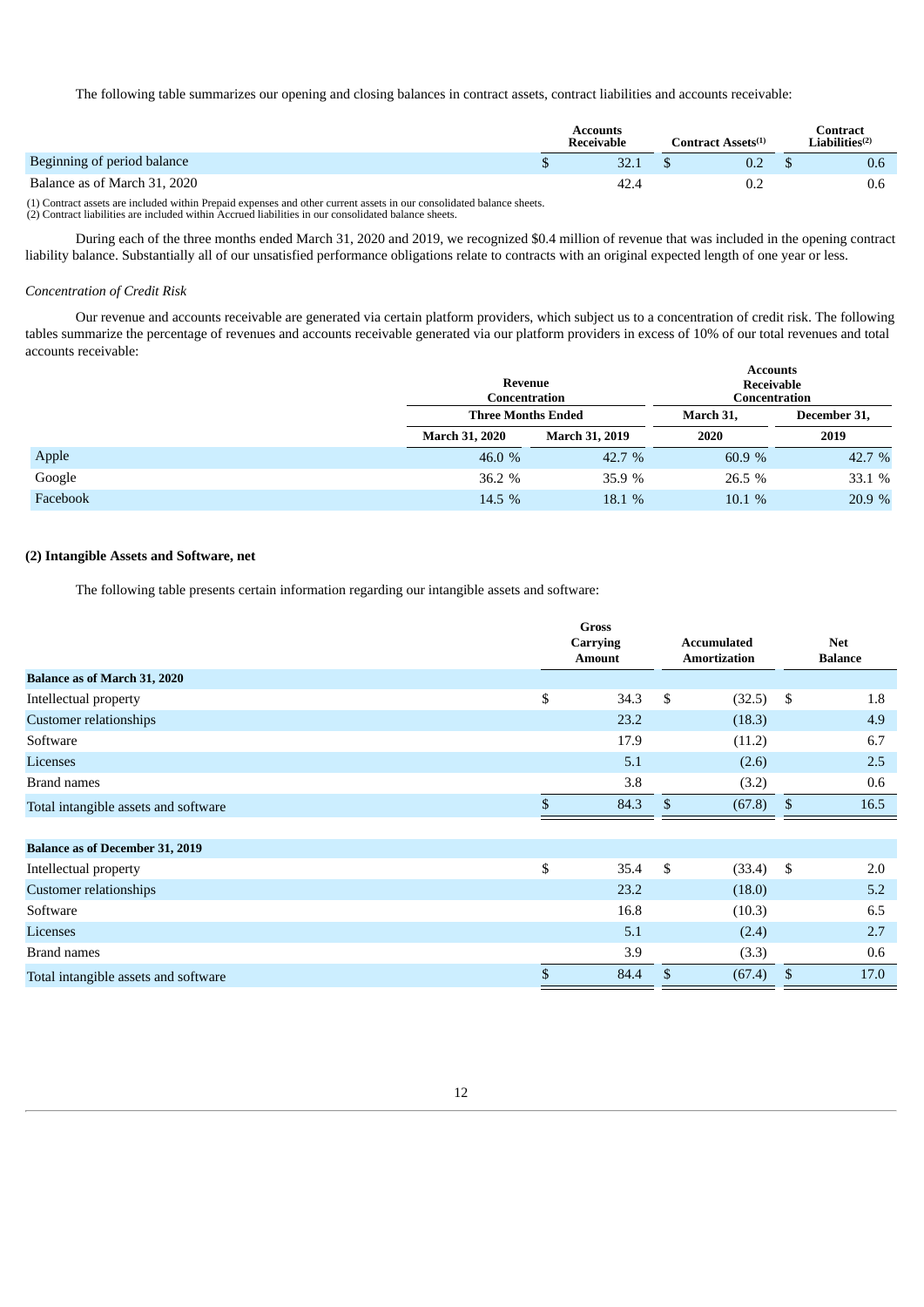The following reflects amortization expense related to intangible assets and software included within depreciation and amortization:

| <b>Three Months Ended</b> |      |      |  |
|---------------------------|------|------|--|
| March 31,                 |      |      |  |
|                           |      | 2019 |  |
| 1.7                       | S    |      |  |
|                           | 2020 |      |  |

# **(3) Leases**

Our operating leases primarily consist of real estate leases such as offices. Our leases have remaining terms of 1 year to 5 years. We do not have any finance leases. Our total variable and short term lease payments and operating lease expenses were immaterial for all periods presented.

Supplemental balance sheet and cash flow information related to operating leases is as follows:

|                                                                                                                              |     | <b>March 31, 2020</b> |     | <b>December 31, 2019</b> |
|------------------------------------------------------------------------------------------------------------------------------|-----|-----------------------|-----|--------------------------|
| Operating lease right-of-use assets $(1)$                                                                                    |     | 5.4                   |     | 6.0                      |
| Accrued liabilities                                                                                                          |     | 2.0                   |     | 1.9                      |
| <b>Operating lease liabilities</b>                                                                                           |     | 4.5                   |     | 5.2                      |
| Total operating lease liabilities                                                                                            |     | 6.5                   |     | 7.1                      |
|                                                                                                                              |     |                       |     |                          |
| Cash paid for amounts included in the measurement of lease liabilities:                                                      |     |                       |     |                          |
| Operating cash flows for operating leases for the three months ended March 31, 2020 and 2019                                 | \$. | 0.6                   | \$. | 0.5                      |
| Weighted average remaining lease term, years                                                                                 |     | 4.0                   |     | 4.2                      |
| Weighted average discount rate                                                                                               |     | 5.0%                  |     | 5.0%                     |
| (1) Dight of use assets obtained in exchange for lasse obligations for the three months anded March 21, 2020 very immeterial |     |                       |     |                          |

(1) Right-of-use assets obtained in exchange for lease obligations for the three months ended March 31, 2020 were immaterial.

Lease liability maturities:

|                        | <b>Operating Leases</b> |       |
|------------------------|-------------------------|-------|
| Remainder of 2020      | Φ                       | 1.5   |
| 2021                   |                         | 1.7   |
| 2022                   |                         | 1.7   |
| 2023                   |                         | 1.3   |
| 2024                   |                         | 0.9   |
| Less: Imputed Interest |                         | (0.6) |
| <b>Total</b>           |                         | 6.5   |

As of March 31, 2020, we did not have material additional operating leases that have not yet commenced.

### **(4) Income Taxes**

We hold an economic interest of 18% in SciPlay Parent LLC subsequent to the IPO. The 82% economic interest that we do not own represents a noncontrolling interest for financial reporting purposes. SciPlay Parent LLC is treated as a partnership for U.S. federal and most applicable state and local income tax purposes. As such, SciPlay Parent LLC is not subject to income tax in most jurisdictions, and SciPlay Parent LLC's members, of which we are one, are liable for income taxes based on their allocable share of SciPlay Parent LLC's taxable income. The effective income tax rates for the three months ended March 31, 2020 and March 31, 2019 were 4.9% and 25.5%, respectively. The effective income tax rates were determined using an estimated annual effective tax rate after considering any discrete items for such periods.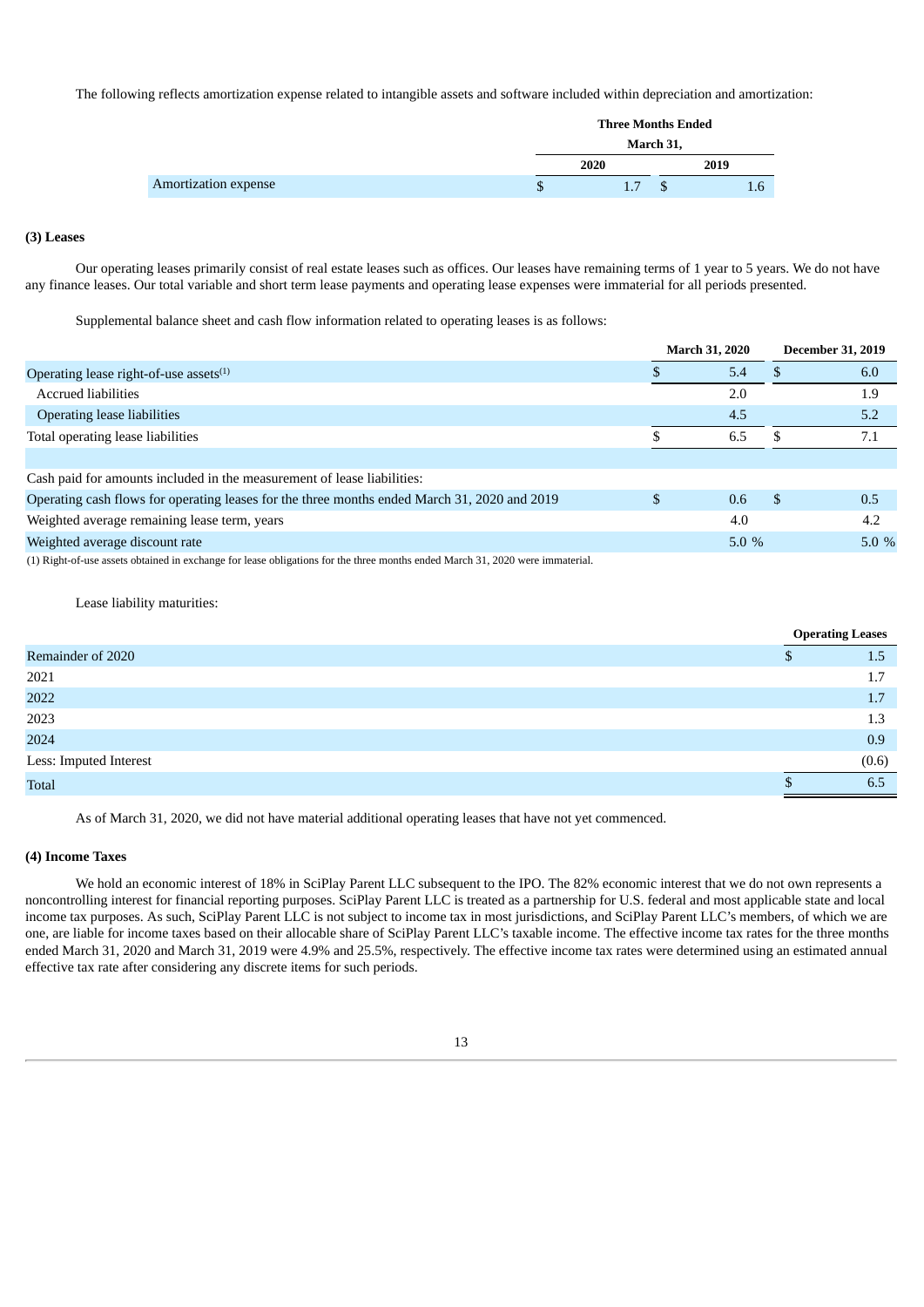Our effective tax rate differs from the statutory rate of 21% primarily because we do not record income taxes for the noncontrolling interest portion of pre-tax income. Additionally, the periods prior to the IPO are presented using historical results of operations and cost basis of the assets and liabilities as if we operated on a standalone basis during those periods, and the tax provision is calculated as if we completed separate tax returns apart from our Parent ("Separate-return Method''). Certain legal entities that are included in these financial statements under the Separate-return Method were included in tax filings of affiliated entities that are not part of these financial statements. U.S. federal, state and local income tax provision of \$4.7 million is included in the income tax expense under the Separate-return Method for the three months ended March 31, 2019.

The impact of COVID-19 pandemic disruptions on our income taxes was not material for the three months ended March 31, 2020. However, we continue to monitor tax implications resulting from new legislation passed in response to COVID-19 in the federal, state, and foreign jurisdictions where we have an income tax presence.

### **(5) Related Party Transactions**

The following is the summary of expenses paid to Scientific Games and settled in cash:

|                                                  | <b>Three Months Ended</b> |        |  |      |                                      |
|--------------------------------------------------|---------------------------|--------|--|------|--------------------------------------|
|                                                  | March 31,                 |        |  |      |                                      |
|                                                  |                           | 2020   |  | 2019 | <b>Financial Statement Line Item</b> |
| Royalties for Scientific Games IP                |                           | $-$ \$ |  | 7.3  | Cost of revenue                      |
| Royalties to Scientific Games for third-party IP |                           | 1.7    |  | 2.6  | Cost of revenue                      |
| Parent services                                  |                           | 1.4    |  | 14   | General and administrative           |

The following is the summary of balances due to affiliates:

|                                                                | <b>March 31, 2020</b> |     | <b>December 31, 2019</b> |
|----------------------------------------------------------------|-----------------------|-----|--------------------------|
| Royalties under intercompany IP License Agreement              |                       | 0.6 |                          |
| Parent services                                                |                       | 0.4 | 0.8                      |
| Reimbursable expenses to Scientific Games and its subsidiaries |                       | 1.0 |                          |
|                                                                |                       | 2.0 |                          |

### **(6) Stockholders' Equity and Noncontrolling Interest**

#### *Noncontrolling Interest*

We are a holding company, and our sole material assets are LLC Interests that we purchased from SciPlay Parent LLC and SG Holding I, representing an aggregate 18.0% economic interest in SciPlay Parent LLC. The remaining 82.0% economic interest in SciPlay Parent LLC is owned indirectly by SGC, through the ownership of LLC Interests by the indirect wholly owned subsidiaries of SGC, the SG Members.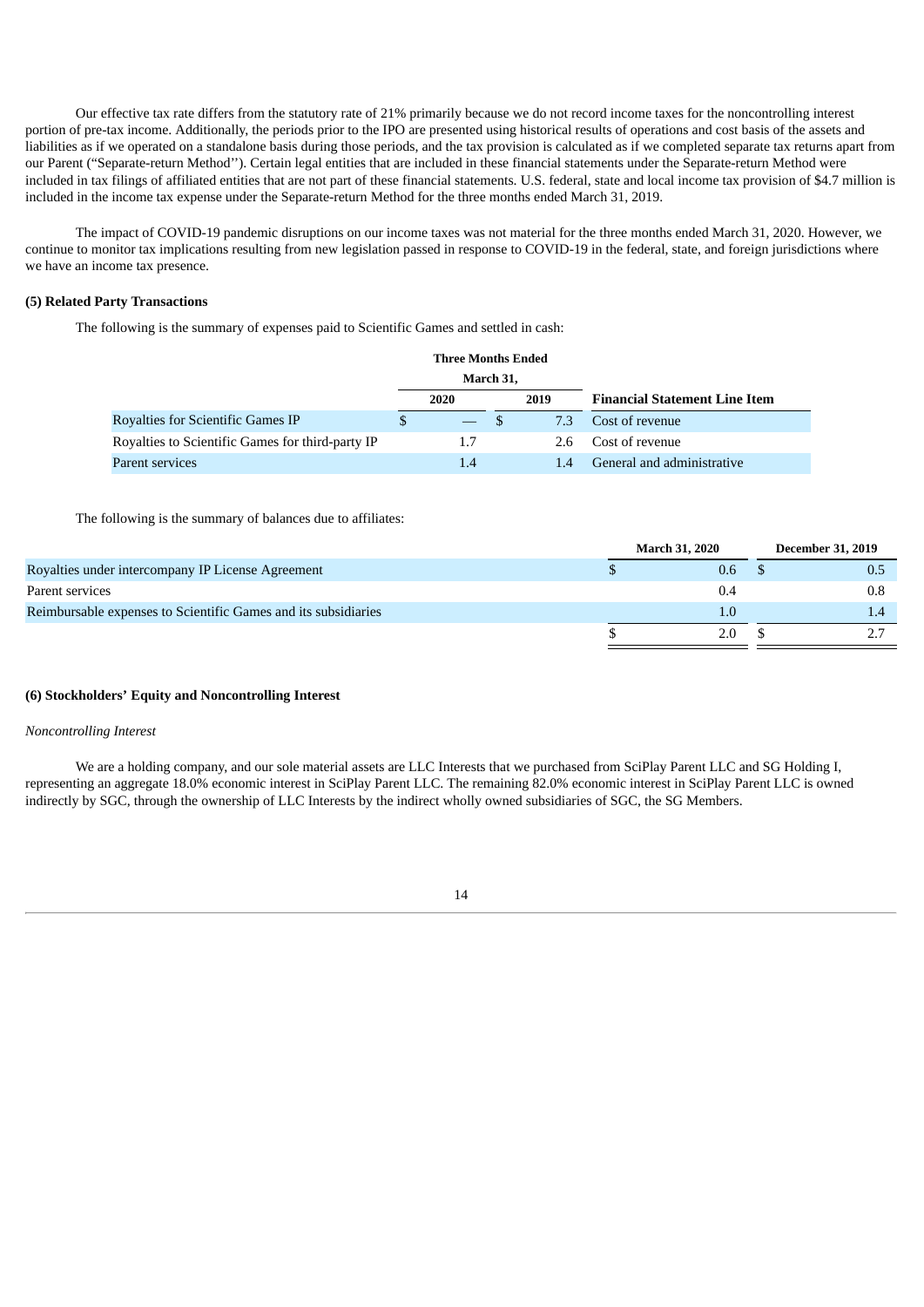#### *Stock-Based Compensation*

The following table summarizes stock-based compensation expense that is included in general and administrative expenses:

|                                       | <b>Three Months Ended</b> |            |   |      |  |  |
|---------------------------------------|---------------------------|------------|---|------|--|--|
|                                       | March 31,                 |            |   |      |  |  |
|                                       | 2020                      |            |   | 2019 |  |  |
| Related to SciPlay equity awards      | Œ                         | $(0.1)$ \$ |   |      |  |  |
| Related to the Parent's equity awards |                           | 0.2        |   |      |  |  |
| Total                                 |                           | 0.1        | S |      |  |  |

As of March 31, 2020, we had \$8.6 million in unrecognized stock-based compensation expense that is expected to be recognized over a weightedaverage expected vesting period of 1.2 years, of which \$4.6 million relates to performance-based restricted stock units.

# **(7) Earnings per Share**

The table below sets forth a calculation of basic earnings per share ("EPS") based on net income attributable to SciPlay for the three months ended March 31, 2020, divided by the basic weighted average number of Class A common stock for the three months ended March 31, 2020. Diluted EPS of Class A common stock is computed by dividing net income attributable to SciPlay by the weighted average number of shares of Class A common stock outstanding adjusted to give effect to all potentially dilutive securities, using the treasury stock method. No material number of restricted stock units was excluded from the calculation of diluted weighted-average common shares outstanding for the three months ended March 31, 2020.

We excluded Class B common stock from the computation of basic and diluted EPS, as holders of Class B common stock do not have economic interest in us and separate presentation of EPS of Class B common stock under the two-class method has not been presented.

The calculation of basic and diluted EPS for the three months ended March 31, 2019 have not been presented as SciPlay had no business transactions or activities prior to the completion of the IPO on May 7, 2019 and had no assets or liabilities during the three months ended March 31, 2019. The accompanying unaudited condensed consolidated financial statements for the three months ended March 31, 2019 have been derived from the consolidated financial statements and accounting records of SG Social Holding Company II, LLC, the predecessor of SciPlay for financial reporting purposes.

|                                                                                | <b>Three Months Ended</b> |
|--------------------------------------------------------------------------------|---------------------------|
|                                                                                | March 31, 2020            |
| Numerator:                                                                     |                           |
| Net income                                                                     | \$<br>31.1                |
| Less: net income attributable to the noncontrolling interest                   | 26.7                      |
| Net income attributable to SciPlay                                             | \$<br>4.4                 |
| Denominator:                                                                   |                           |
| Weighted average shares of Class A common stock for basic EPS                  | 22.7                      |
| Effect of dilutive securities:                                                 |                           |
| Stock-based compensation grants                                                | 1.0                       |
| Weighted average shares of Class A common stock for diluted EPS                | 23.7                      |
|                                                                                |                           |
| Net income attributable to SciPlay per share of Class A common stock - basic   | \$<br>0.19                |
| Net income attributable to SciPlay per share of Class A common stock - diluted | \$<br>0.19                |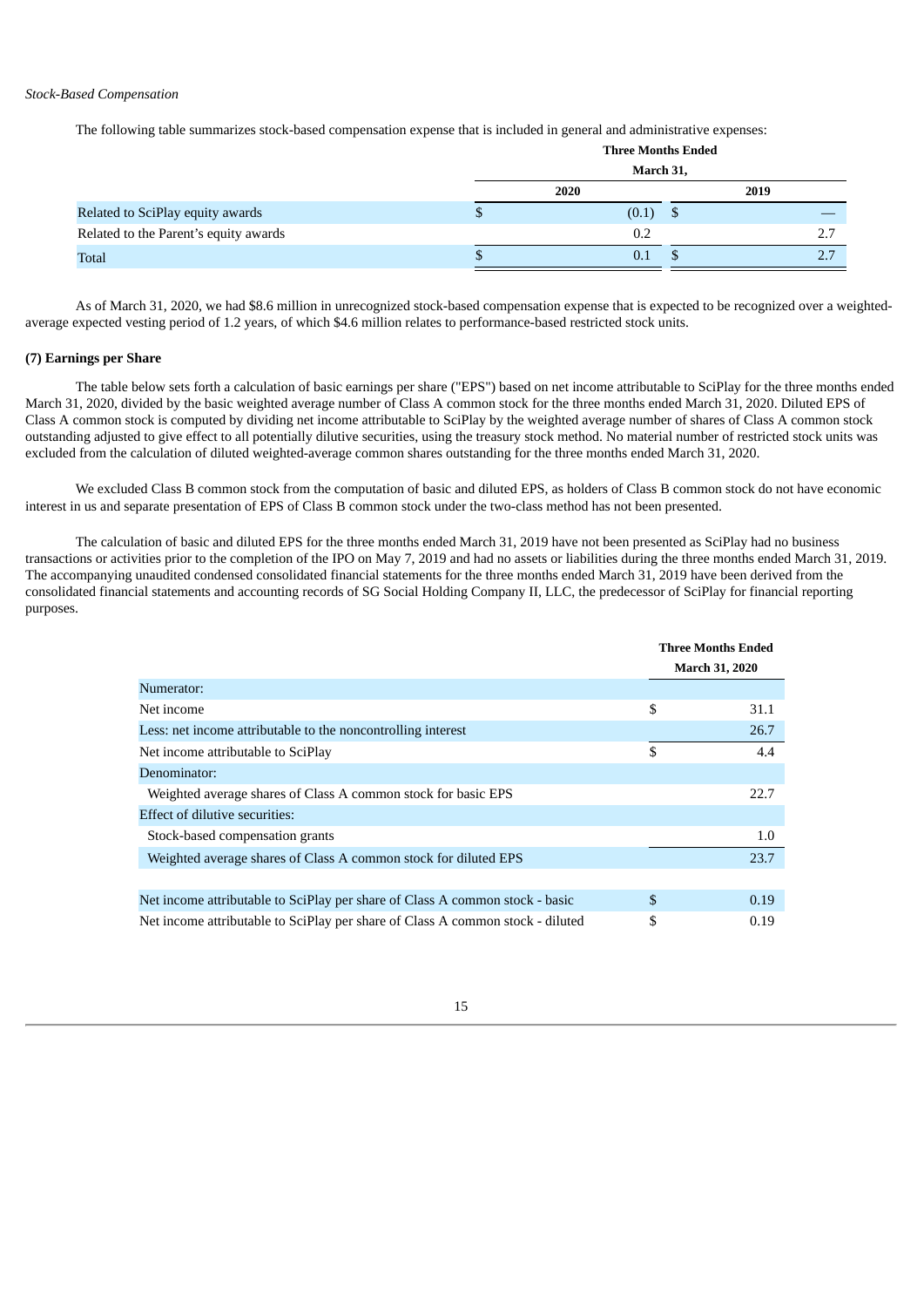### **(8) Litigation**

From time to time, we are subject to various claims, complaints and legal actions in the normal course of business, including the *Washington State Matter* described in Note 11 within our 2019 Form 10-K. There have been no material changes to these matters since our 2019 Form 10-K was filed with the SEC, except as described below. In addition, we may receive notifications alleging infringement of patent or other intellectual property rights.

#### *SciPlay IPO Matter (New York)*

On or about October 14, 2019, the Police Retirement System of St. Louis filed a putative class action complaint in New York state court against SciPlay, certain of its executives and directors, and SciPlay's underwriters with respect to its initial public offering (the "PRS Action"). The complaint was amended on November 18, 2019. The plaintiff seeks to represent a class of all persons or entities who acquired Class A common stock of SciPlay pursuant and/or traceable to the Registration Statement filed and issued in connection with SciPlay's initial public offering, which commenced on or about May 3, 2019. The complaint asserts claims for alleged violations of Sections 11 and 15 of the Securities Act, 15 U.S.C. § 77, and seeks certification of the putative class; compensatory damages of at least \$146.0 million, and the award of the plaintiff's and the class's reasonable costs and expenses incurred in the action.

On or about December 9, 2019, Hongwei Li filed a putative class action complaint in New York state court asserting substantively similar causes of action under the Securities Act of 1933 and substantially similar factual allegations as those alleged in the PRS Action (the "Li Action"). On December 18, 2019, the New York state court entered a stipulated order consolidating the PRS Action and the Li Action into a single lawsuit. On December 23, 2019, the defendants moved to dismiss the consolidated action.

We are currently unable to determine the likelihood of an outcome or estimate a range of reasonably possible loss, if any. We believe that the claims in the lawsuit are without merit, and intend to vigorously defend against them.

#### *SciPlay IPO Matter (Nevada)*

On or about November 4, 2019, plaintiff John Good filed a putative class action complaint in Nevada state court against SciPlay, certain of its executives and directors, SGC, and SciPlay's underwriters with respect to SciPlay's initial public offering. The plaintiff seeks to represent a class of all persons who purchased Class A common stock of SciPlay in or traceable to SciPlay's initial public offering that it completed on or about May 7, 2019. The complaint asserts claims for alleged violations of Sections 11 and 15 of the Securities Act, 15 U.S.C. § 77, and seeks certification of the putative class; compensatory damages, and the award of the plaintiff's and the class's reasonable costs and expenses incurred in the action. On February 27, 2020, the trial court entered a stipulated order that, among other things, stayed the lawsuit pending entry of an order resolving the motion to dismiss that is pending in the SciPlay IPO matter in New York state court.

We are currently unable to determine the likelihood of an outcome or estimate a range of reasonably possible losses, if any. We believe that the claims in the lawsuit are without merit, and intend to vigorously defend against them.

For additional information regarding our pending litigation matters, see Note 11 in our 2019 Form 10-K.

#### <span id="page-15-0"></span>**Item 2. Management's Discussion and Analysis of Financial Condition and Results of Operations**

The following discussion is intended to enhance the reader's understanding of our operations and current business environment and should be read in conjunction with the description of our business included under Part I, Item 1 "Condensed Consolidated Financial Statements" and Part II, Item 1A "Risk Factors" in this Quarterly Report on Form 10-Q and under Part I, Item 1 "Business", and Item 1A "Risk Factors" and Part II, Item 7 "Management's Discussion and Analysis of Financial Condition and Results of Operations" included in our 2019 Form 10-K. The terms "we" and "our" as used herein refer to SciPlay and its consolidated subsidiaries, including SG Social Holding Company II, LLC for periods presented prior to May 7, 2019, which is SciPlay's predecessor for financial reporting purposes.

This "Management's Discussion and Analysis of Financial Condition and Results of Operations" contains forward-looking statements within the meaning of the Private Securities Litigation Reform Act of 1995 and should be read in

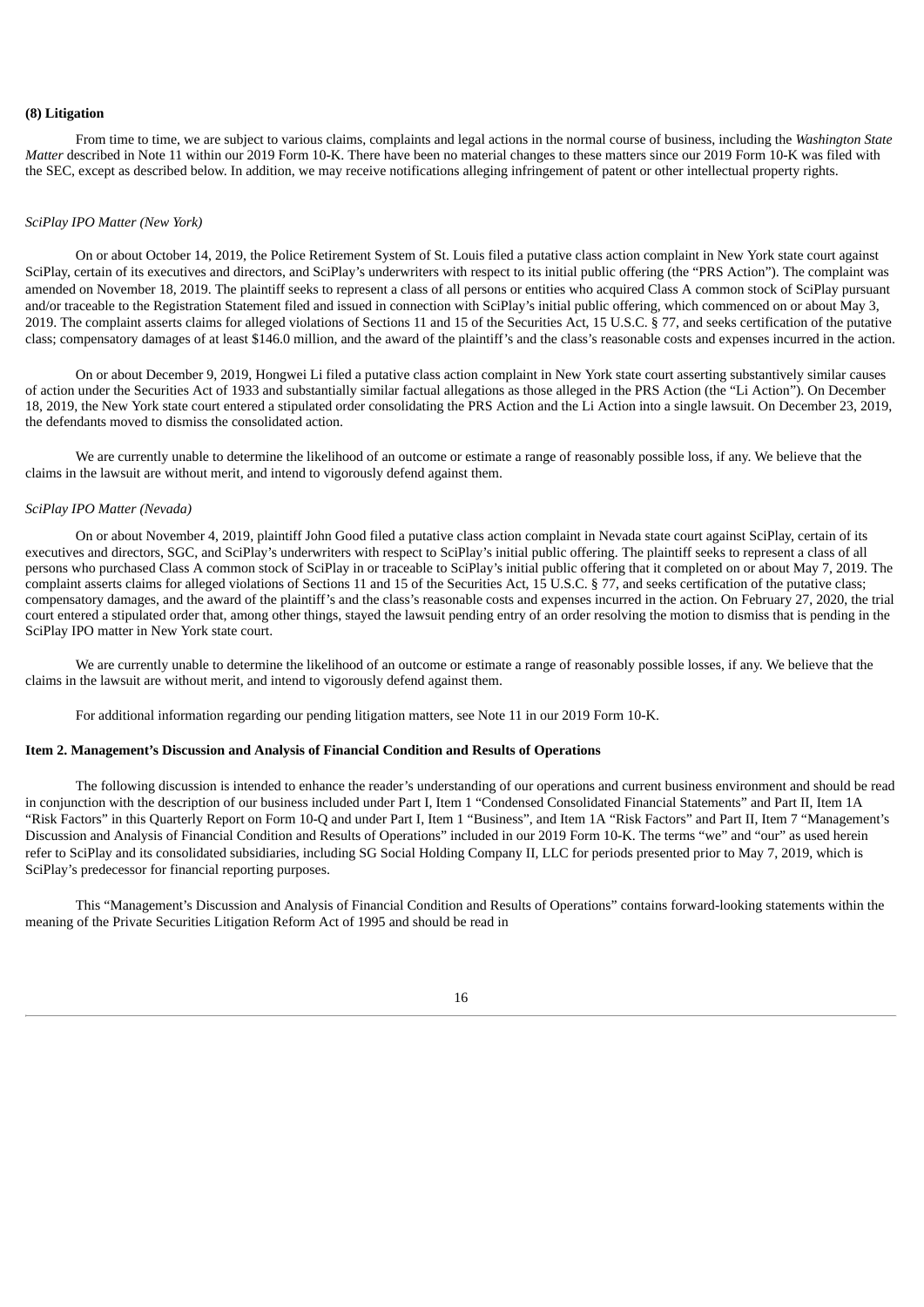conjunction with the disclosures and information contained and referenced under "Forward-Looking Statements" and "Risk Factors", included in this Quarterly Report on Form 10-Q and "Risk Factors" included in our 2019 Form 10-K.

You can access our filings with the SEC through the SEC website at https://www.sec.gov or through our website, and we strongly encourage you to do so. We routinely post information that may be important to investors on our website at https://www.sciplay.com/investors/, and we use this website address as a means of disclosing material information to the public in a broad, non-exclusionary manner for purposes of the SEC's Regulation Fair Disclosure (Reg FD). The contents of our website are not incorporated by reference in this Form 10-Q and shall not be deemed "filed" under the Securities Exchange Act of 1934, as amended.

# **BUSINESS OVERVIEW**

On May 7, 2019 we completed the IPO as described in Note 1 to our 2019 Form 10-K.

We are a leading developer and publisher of digital games on mobile and web platforms. We currently offer seven core games, including social casino games Jackpot Party Casino, Gold Fish Casino, Hot Shot Casino and Quick Hit Slots, and casual games MONOPOLY Slots, Bingo *Showdown* and *88 Fortunes Slots*. Our social casino games typically include slots-style game play and occasionally include table games-style game play, while our casual games blend slots-style or bingo game play with adventure game features. All of our games are offered and played on multiple platforms, including Apple, Google, Facebook and Amazon, with some of our games available on Microsoft and other web and mobile platforms. In addition to our internally created game content, our content library includes recognizable, real-world slot and table games content from Scientific Games. This content allows players who like playing land-based slot machines to enjoy some of those same titles in our free-to-play games. We have access to Scientific Games' library of more than 1,500 iconic casino titles, including titles and content from third-party licensed brands such as *JAMES BOND*, *MONOPOLY*, *CIRQUE DU SOLEIL, FLINTSTONES*, *CHEERS* and *THE GODFATHER*.

We generate substantially all of our revenue from the sale of coins, chips and cards, which players of our games can use to play casino-style slot games and table games and bingo games. Players who install our games receive free coins, chips and cards upon the initial launch of the game and additional free coins, chips and cards at specific time intervals. Players may exhaust the coins, chips and cards that they receive for free and may choose to purchase additional coins, chips and cards in order to extend their time of game play. Once obtained, coins, chips and cards (either free or purchased) cannot be redeemed for cash nor exchanged for anything other than game play within our apps.

#### *Recent Events*

In March 2020, the World Health Organization declared the rapidly spreading COVID-19 outbreak a pandemic. In response to the COVID-19 pandemic, governments across the world are implementing measures to prevent its spread, including the temporary closure of all non-essential businesses and travel restrictions. Many of our current and potential players may have significantly more free time to play our games, however they may also experience sustained consumer unease and have lower discretionary income. Beginning late March, we have experienced increased player engagement as a result of the stay at home measures across U.S.

During the first quarter of 2020, we deployed significant updates across a number of our portfolio games, and we continue testing in certain international markets in order to position ourselves for international expansion. We expect to begin deployment of updates across the rest of the games starting in the third quarter of 2020.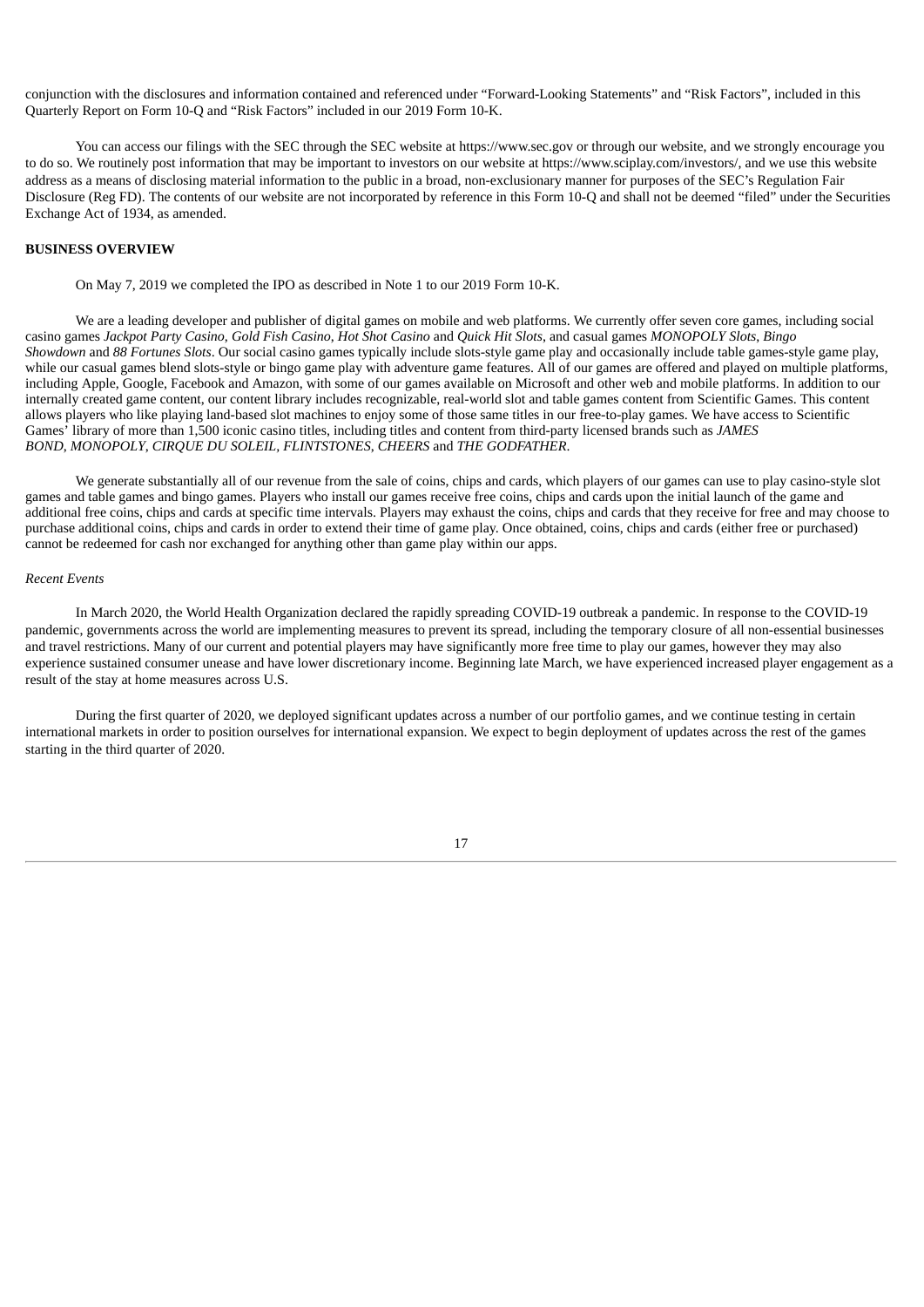# **RESULTS OF OPERATIONS**

### *Summary of Results of Operations*

|                                                      |                | <b>Three Months Ended</b> |              |        |          |               |          |  |
|------------------------------------------------------|----------------|---------------------------|--------------|--------|----------|---------------|----------|--|
|                                                      | March 31,      |                           |              |        | Variance |               |          |  |
| (\$ in millions)                                     |                | 2020                      |              | 2019   |          | 2019 vs. 2018 |          |  |
| Revenue                                              | $\mathfrak{L}$ | 118.3                     | $\mathbb{S}$ | 118.4  | \$       | (0.1)         | $-$ %    |  |
| Operating expenses                                   |                | 86.1                      |              | 98.4   |          | (12.3)        | $(13)\%$ |  |
| <b>Operating income</b>                              |                | 32.2                      |              | 20.0   |          | 12.2          | 61 %     |  |
| Net income                                           |                | 31.1                      |              | 13.7   |          | 17.4          | 127 %    |  |
| Net income attributable to SciPlay                   |                | 4.4                       |              | 13.7   |          | (9.3)         | $(68)$ % |  |
| <b>AEBITDA</b>                                       | \$             | 34.8                      | \$           | 25.0   | \$       | 9.8           | 39 %     |  |
| Net income margin                                    |                | 26.3 %                    |              | 11.6 % |          | 14.7 pp       | nm       |  |
| <b>AEBITDA</b> margin                                |                | 29.4 %                    |              | 21.1 % |          | 8.3 pp        | nm       |  |
| $pp = percentage points.$<br>$nm = not meaningful$ . |                |                           |              |        |          |               |          |  |

## *Non-GAAP Financial Measures*

Adjusted EBITDA, or AEBITDA, as used herein, is a non-GAAP financial measure that is presented as supplemental disclosure and is reconciled to net income attributable to SciPlay as the most directly comparable GAAP measure as set forth in the below table. We define AEBITDA to include net income attributable to SciPlay before: (1) net income attributable to noncontrolling interest; (2) interest expense; (3) income tax (benefit) expense; (4) depreciation and amortization; (5) restructuring and other, which includes charges or expenses attributable to: (a) employee severance; (b) management changes; (c) restructuring and integration; (d) M&A and other, which includes: (i) M&A transaction costs; (ii) purchase accounting adjustments; (iii) unusual items (including certain legal settlements) and (iv) other non-cash items; (e) contingent acquisition consideration and (f) cost-savings initiatives; (6) stock-based compensation; (7) loss (gain) on debt financing transactions; and (8) other expense (income) including foreign currency (gains) and losses. We also use AEBITDA margin, a non-GAAP measure, which we calculate as AEBITDA as a percentage of revenue.

Our management uses AEBITDA and AEBITDA margin to, among other things: (i) monitor and evaluate the performance of our business operations; (ii) facilitate our management's internal comparisons of our historical operating performance and (iii) analyze and evaluate financial and strategic planning decisions regarding future operating investments and operating budgets. In addition, our management uses AEBITDA and AEBITDA margin to facilitate management's external comparisons of our results to the historical operating performance of other companies that may have different capital structures and debt levels.

Our management believes that AEBITDA and AEBITDA margin are useful as they provide investors with information regarding our financial condition and operating performance that is an integral part of our management's reporting and planning processes. In particular, our management believes that AEBITDA is helpful because this non-GAAP financial measure eliminates the effects of restructuring, transaction, integration or other items that management believes have less bearing on our ongoing underlying operating performance. Management believes AEBITDA margin is useful as it provides investors with information regarding the underlying operating performance and margin generated by our business operations.

The following table reconciles Net income attributable to SciPlay to AEBITDA and AEBITDA margin: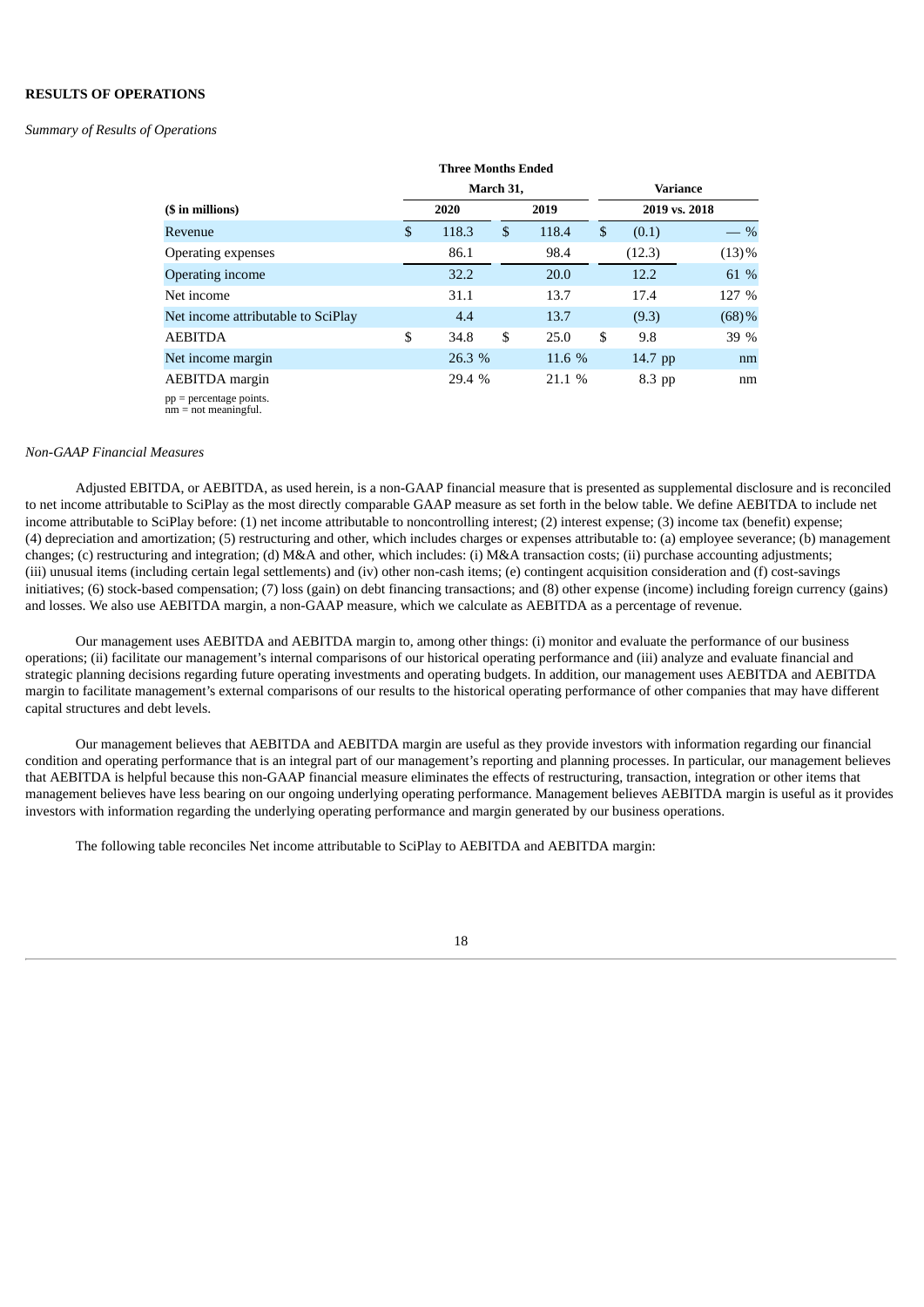|                                                    | <b>Three Months Ended</b> |              |        |  |  |  |
|----------------------------------------------------|---------------------------|--------------|--------|--|--|--|
|                                                    | March 31,                 |              |        |  |  |  |
| (\$ in millions, except percentages)               | 2020                      |              | 2019   |  |  |  |
| Net income attributable to SciPlay                 | \$<br>4.4                 | $\mathbb{S}$ | 13.7   |  |  |  |
| Net income attributable to noncontrolling interest | 26.7                      |              |        |  |  |  |
| Net income                                         | 31.1                      |              | 13.7   |  |  |  |
| Restructuring and other                            | 0.5                       |              | 0.6    |  |  |  |
| Depreciation and amortization                      | 2.0                       |              | 1.7    |  |  |  |
| Income tax expense                                 | 1.6                       |              | 4.7    |  |  |  |
| Stock-based compensation                           | 0.1                       |              | 2.7    |  |  |  |
| Other (income) expense, net                        | (0.5)                     |              | 1.6    |  |  |  |
| <b>AEBITDA</b>                                     | \$<br>34.8                | \$           | 25.0   |  |  |  |
| Revenue                                            | \$<br>118.3               | \$           | 118.4  |  |  |  |
| Net income margin (Net income/Revenue)             | 26.3 %                    |              | 11.6 % |  |  |  |
| AEBITDA margin (AEBITDA/Revenue)                   | 29.4 %                    |              | 21.1 % |  |  |  |
| Royalties for Scientific Games Corporation IP      | \$                        |              | 7.3    |  |  |  |

# *Revenue, Key Performance Indicators and Other Metrics*

|                  |     | <b>Three Months Ended</b> |           |       |               |          |
|------------------|-----|---------------------------|-----------|-------|---------------|----------|
|                  |     |                           | March 31, |       | Variance      |          |
| (\$ in millions) |     | 2020                      |           | 2019  | 2020 vs. 2019 |          |
| Mobile           | \$. | 101.2                     | \$        | 96.9  | \$<br>4.3     | $4\%$    |
| Web              |     | 17.1                      |           | 21.5  | (4.4)         | $(20)\%$ |
| Total revenue    | \$  | 118.3                     | \$        | 118.4 | (0.1)         | $-$ %    |

Revenue information by geography is summarized as follows:

|                  |    | <b>Three Months Ended</b> |           |              |   |               |       |
|------------------|----|---------------------------|-----------|--------------|---|---------------|-------|
|                  |    |                           | March 31, | Variance     |   |               |       |
| (\$ in millions) |    | $2020^{(1)}$              |           | $2019^{(2)}$ |   | 2020 vs. 2019 |       |
| North America    | \$ | 108.0                     | \$        | 108.4        | S | (0.4)         | $-$ % |
| International    |    | 10.3                      |           | 10.0         |   | 0.3           | 3 %   |
| Total revenue    | \$ | 118.3                     | \$        | 118.4        |   | (0.1)         | $\%$  |

(1) For the three months ended March 31, 2020, North America revenue includes revenue derived from the U.S., Canada and<br>Mexico. As a result of enhancements in the technologies and processes we use to obtain customer data, to be derived from the U.S. when data on geographical location was not available. We did not recast revenue for this period as it was deemed impractical due to lack of availability of similar data.

The following reflects our Key Performance Indicators and Other Metrics:

We manage our business by tracking several key performance indicators, each of which is referred to in our discussion of operating results. Our key performance indicators are impacted by several factors that could cause them to fluctuate on a quarterly basis, such as platform providers' policies, restrictions, seasonality, user connectivity and addition of new content to certain portfolios of games. Future growth in players and engagement will depend on our ability to retain current players, attract new players, launch new games and features and expand into new markets and distribution platforms.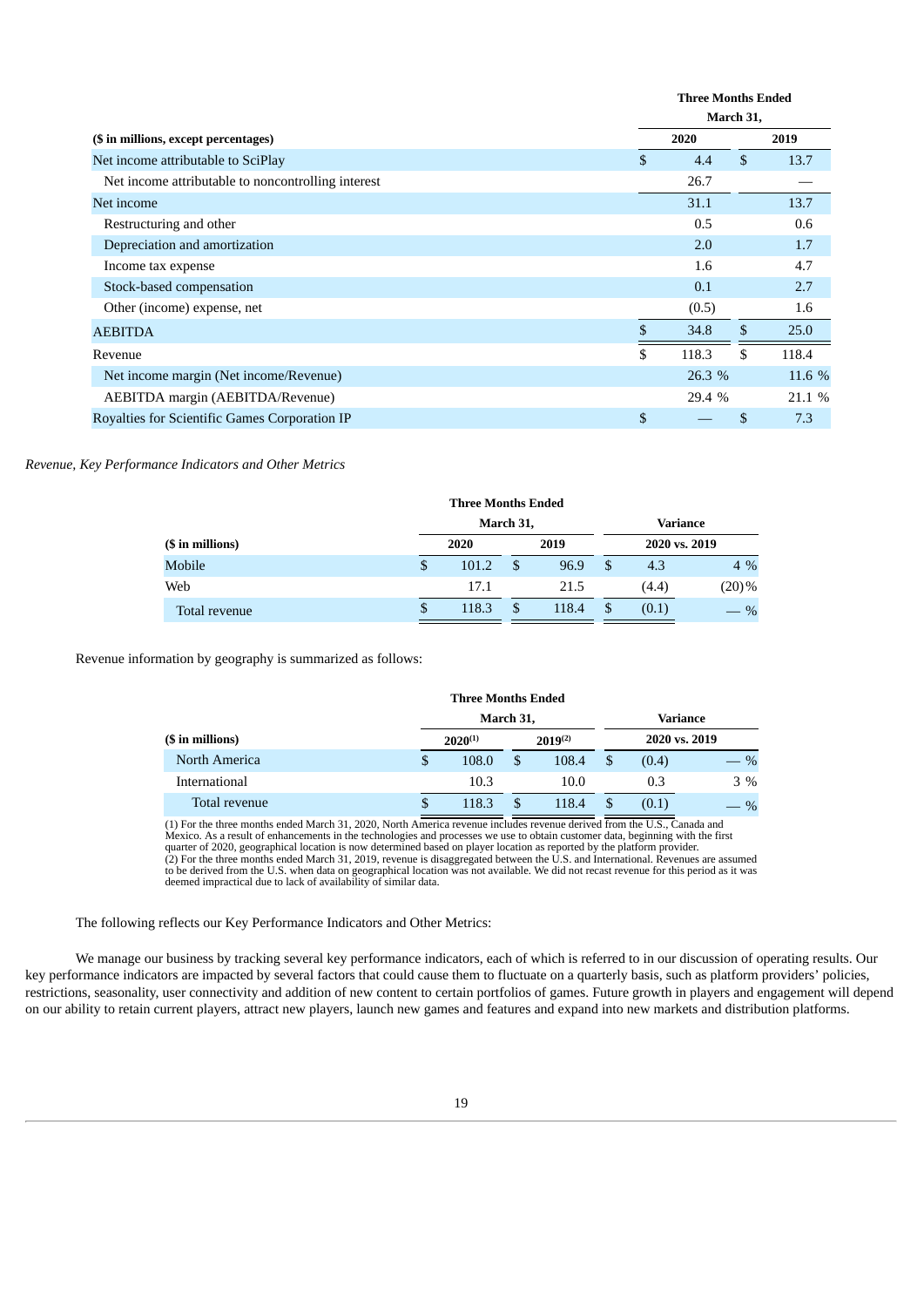For a description of the definitions of our key performance indicators and other metrics and their usefulness to our investors, see "Management's Discussion and Analysis of Financial Condition and Results of Operations" included in our 2019 Form 10-K.

|                                                                        | <b>Three Months Ended</b> |             |               |          |            |  |  |
|------------------------------------------------------------------------|---------------------------|-------------|---------------|----------|------------|--|--|
| (in millions, except ARPDAU, Average<br>monthly revenue per payer, and | March 31,                 |             |               | Variance |            |  |  |
| percentages)                                                           | 2020                      | 2019        | 2020 vs. 2019 |          |            |  |  |
| <b>Mobile Penetration</b>                                              | 85 %                      | 82 %        |               | $3.0$ pp | nm         |  |  |
| Average MAU                                                            | 7.5                       | 8.4         |               | (0.9)    | $(10.7)\%$ |  |  |
| Average DAU                                                            | 2.6                       | 2.7         |               | (0.1)    | $(3.7)\%$  |  |  |
| ARPDAU                                                                 | \$<br>0.49                | \$<br>0.48  | \$            | 0.01     | 2.1%       |  |  |
| Average MPUs                                                           | 0.5                       | 0.5         |               |          | $-$ %      |  |  |
| Average monthly revenue per payer                                      | \$<br>83.58               | \$<br>76.51 | \$            | 7.07     | 9.2%       |  |  |
| Payer conversion rate                                                  | 6.3 %                     | 6.1 %       |               | $0.2$ pp | nm         |  |  |
| nn = norcontago nointe                                                 |                           |             |               |          |            |  |  |

pp = percentage points. nm = not meaningful.

Mobile platform revenue increased primarily due to the ongoing popularity of *Jackpot Party Casino* and *MONOPOLY Slots.* Web platform revenue decreased due to a decline in player levels as a result of player migration to mobile platforms.

The increase in mobile penetration percentage primarily reflects a continued trend of players migrating from web to mobile platforms to play our games.

Average MAU and average DAU decreased due to turnover in users while paying users stayed consistent. Consequently, ARPDAU and average monthly revenue per payer increased due to decreased average MAU and average DAU base.

The increase in payer conversion rates was due to the growing popularity of our games and increased interaction with the games by our players as a result of the introduction of new content and features into our games.

### *Operating Expenses*

|                                         |           | <b>Three Months Ended</b> |  |          |  |       |                              |          |        |                                |
|-----------------------------------------|-----------|---------------------------|--|----------|--|-------|------------------------------|----------|--------|--------------------------------|
|                                         | March 31, |                           |  | Variance |  |       | <b>Percentage of Revenue</b> |          |        |                                |
| (\$ in millions)                        |           | 2020                      |  | 2019     |  |       | 2020 vs. 2019                | 2020     | 2019   | 2020 vs. 2019<br><b>Change</b> |
| Select operating expenses:              |           |                           |  |          |  |       |                              |          |        |                                |
| Cost of revenue $(1)$                   | \$        | 37.9                      |  | 45.7     |  | (7.8) | (17)%                        | 32.0 $%$ | 38.6 % | $(6.6)$ pp                     |
| Sales and marketing $(1)$               |           | 28.2                      |  | 34.3     |  | (6.1) | $(18)\%$                     | 23.8 %   | 29.0%  | $(5.2)$ pp                     |
| Research and development <sup>(1)</sup> |           | 7.3                       |  | 5.8      |  | 1.5   | 26 %                         | 6.2 $%$  | 4.9 %  | 1.3 pp                         |

(1) Excludes depreciation and amortization.  $pp =$  percentage points.

# *Cost of Revenue*

Cost of revenue decreased primarily as a result of a decrease of \$7.3 million in IP royalties due to the revised IP License Agreement and a decrease of \$0.9 million in third-party IP royalties due to lower third-party IP usage.

*Sales and Marketing*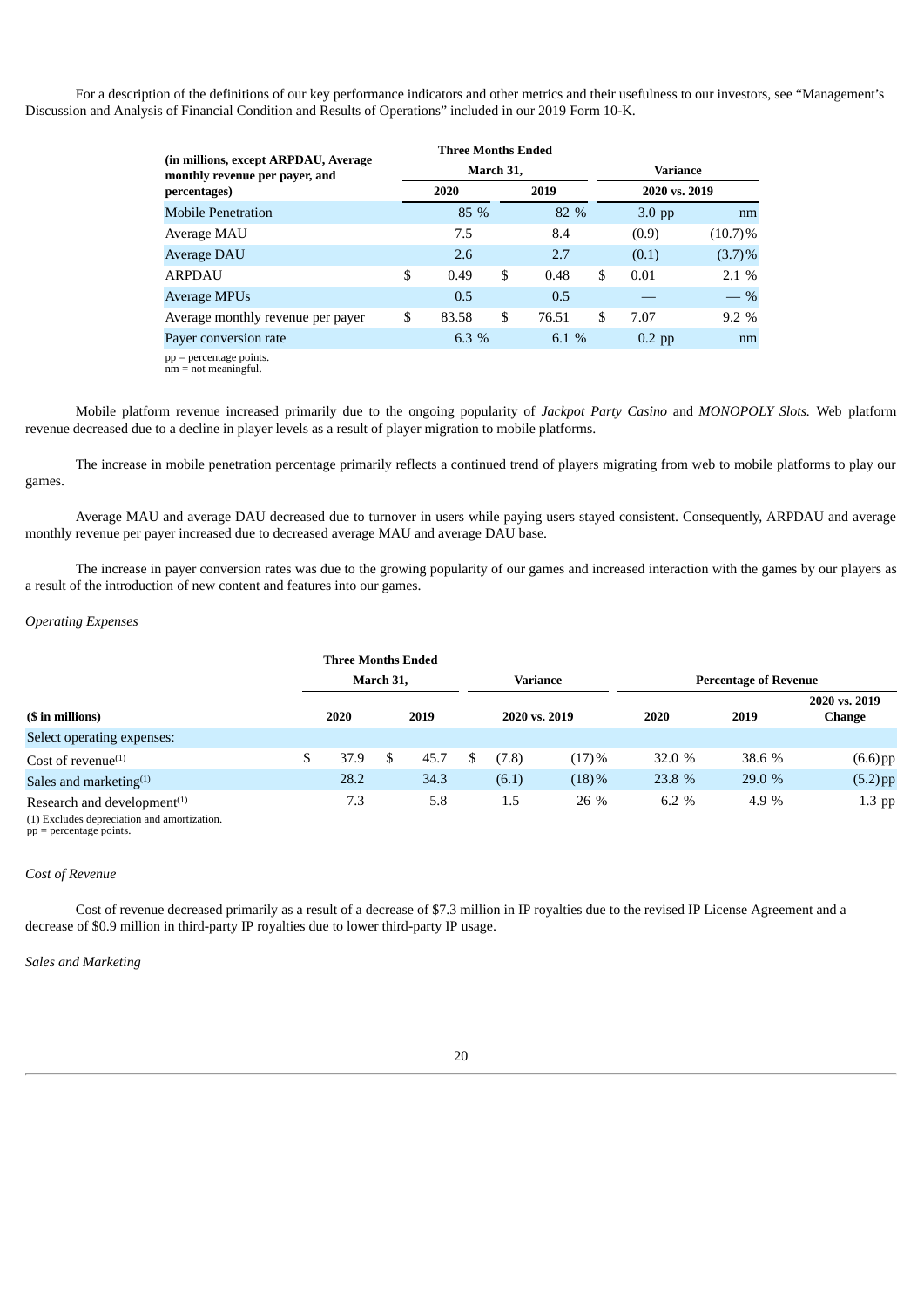Sales and marketing expenses decreased primarily due to a decrease in player acquisition costs, largely associated with *Bingo Showdown, Quick Hit Slots, MONOPOLY Slots*, and *Hot Shot Casino*. Sales and marketing expenses as a percentage of revenue decreased by 5.2 percentage points as a result of a management decision to decrease spend based on a combination of factors including the cost to acquire new players and the monetization results of players.

*Research and Development*

Research and development expenses increased primarily as a result of an increase of \$1.4 million in salary and benefit costs primarily due to a 13% increase in headcount. Research and development expenses as a percentage of revenue increased 1.3 percentage points.

### *Net Income*

Net income increased primarily due to a decrease in IP royalty expense, stock-based compensation expense, and sales and marketing expenses (as described above) and lower income tax expense. Net income margin improved by 14.7 percentage points as a result of the above stated drivers.

#### *AEBITDA*

AEBITDA increased primarily due to a decrease in IP royalty expense and lower sales and marketing expenses (as described above).

### *Other Factors Affecting Net Income Attributable to SciPlay*

|                                                       |   | <b>Three Months Ended</b> |  |      |                                                                                                                                                                                                                                                                                                     |  |  |  |  |
|-------------------------------------------------------|---|---------------------------|--|------|-----------------------------------------------------------------------------------------------------------------------------------------------------------------------------------------------------------------------------------------------------------------------------------------------------|--|--|--|--|
| March 31,                                             |   |                           |  |      | <b>Factors Affecting Net Income Attributable to SciPlay</b>                                                                                                                                                                                                                                         |  |  |  |  |
| (\$ in millions)                                      |   | 2020                      |  | 2019 | 2020 vs. 2019                                                                                                                                                                                                                                                                                       |  |  |  |  |
| Income tax expense                                    | S | 1.6                       |  | 4.7  | Our effective income tax rates were 4.9% and 25.5% respectively, for<br>the three months ended March 31, 2020 and 2019. The change in<br>effective tax rates is primarily driven by the noncontrolling interest<br>portion of pretax income, for which we do not record an income tax<br>provision. |  |  |  |  |
| Net income attributable to<br>noncontrolling interest |   | 26.7                      |  |      | The three months ended March 31, 2020 reflect SciPlay's noncontrolling<br>interest.                                                                                                                                                                                                                 |  |  |  |  |

# **RECENTLY ISSUED ACCOUNTING GUIDANCE**

For a description of recently issued accounting pronouncements, see Note 1.

### **CRITICAL ACCOUNTING ESTIMATES**

For a description of our policies regarding our critical accounting estimates, see "Critical Accounting Estimates" in our 2019 Form 10-K. There have been no significant changes in our critical accounting estimate policies or the application or the results of the application of those policies to our condensed consolidated financial statements.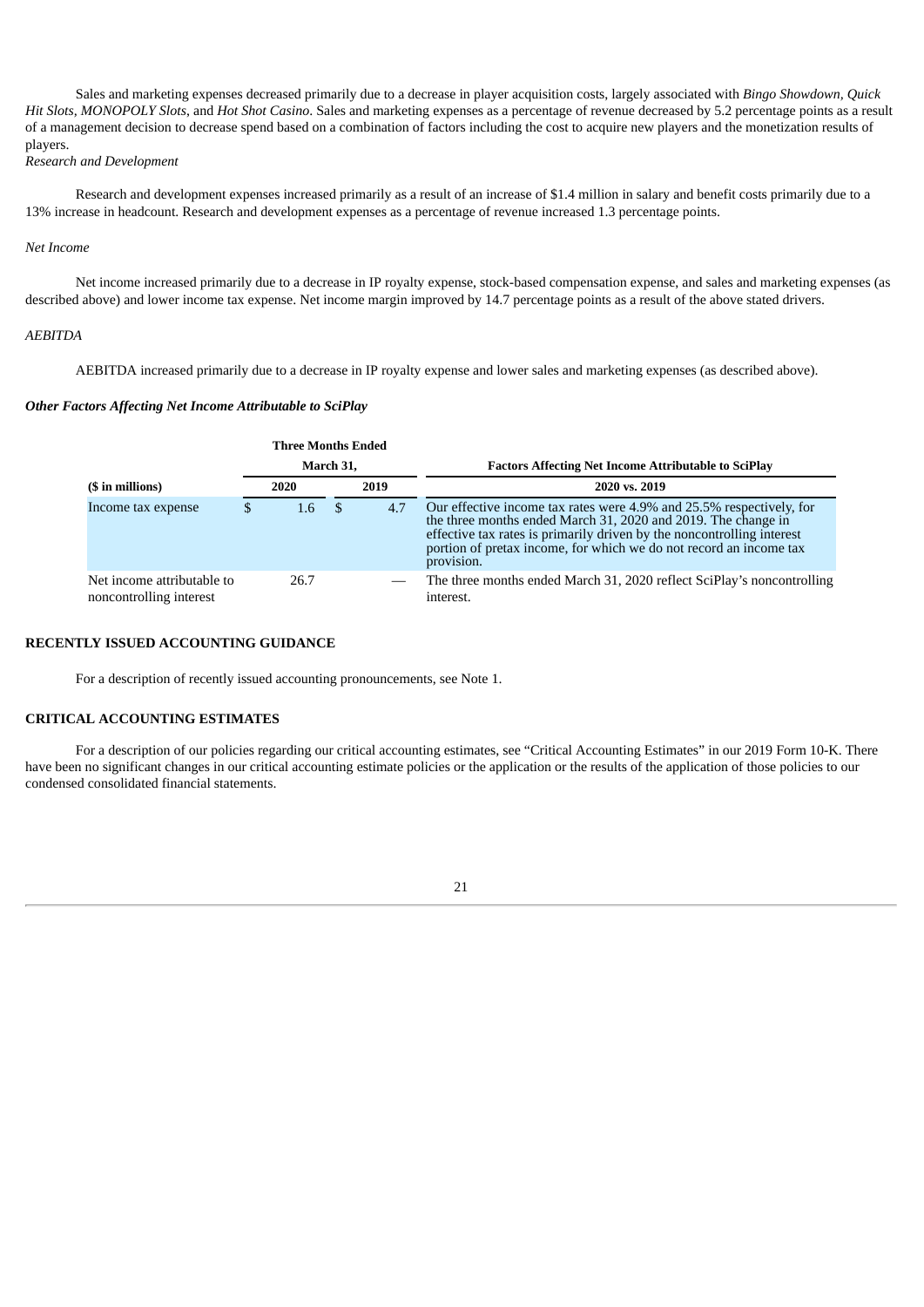### **LIQUIDITY, CAPITAL RESOURCES AND WORKING CAPITAL**

#### *Introduction*

SciPlay is a holding company, with no material assets other than its ownership of SciPlay Parent LLC interests, no operating activities on its own and no independent means of generating revenue or cash flow. Operations are carried out by SciPlay Parent LLC and its subsidiaries, and we depend on distributions from SciPlay Parent LLC to pay our taxes and expenses. SciPlay Parent LLC's ability to make distributions to us is restricted by the terms of the \$150.0 million revolving credit facility agreement (the "Revolver") by and among SciPlay Holding, as the borrower, SciPlay Parent LLC, as a guarantor, the subsidiary guarantors party thereto, the lenders party thereto and Bank of America, N.A., as administrative agent and collateral agent, and may be restricted by any future credit agreement we or our subsidiaries enter into, any future debt or preferred equity securities we or our subsidiaries issue, other contractual restrictions or applicable Nevada law.

We have funded our operations primarily through cash flows from operating activities. Based on our current plans and market conditions, we believe that cash flows generated from our operations and borrowing capacity under the Revolver will be sufficient to satisfy our anticipated cash requirements for the foreseeable future. However, we intend to continue to make significant investments to support our business growth and may require additional funds to respond to business challenges, including the need to develop new games and features or enhance our existing games, improve our operating infrastructure or acquire complementary businesses, personnel and technologies. Accordingly, we may need to engage in equity or debt financings to secure additional funds. We may not be able to obtain additional financing on terms favorable to us, if at all. If we are unable to obtain adequate financing or financing on terms satisfactory to us when we require it, our ability to continue to support our business growth and to respond to business challenges could be significantly impaired, and our business may be harmed.

### *Dividend Policy*

We have never paid any cash dividends on our common stock and do not presently intend to pay cash dividends on our common stock. However, we reconsider our dividend policy on a regular basis and may determine in the future to declare or pay cash dividends on our common stock. Under the terms of the Revolver, we are limited in our ability to pay cash dividends or make certain other restricted payments (other than stock dividends) on our common stock.

### *Revolving Credit Facility*

For a description of the Revolver, see "Liquidity, Capital Resources and Working Capital" in our 2019 Form 10-K. There have been no material changes related to the Revolver disclosed in our 2019 Form 10-K. The Revolver was undrawn as of March 31, 2020. We were in compliance with the financial covenants under the Revolver as of March 31, 2020.

#### *Changes in Cash Flows*

The following table presents a summary of our cash flows for the periods indicated:

|                                                                               | <b>Three Months Ended</b> |       |           |       |  |  |  |  |
|-------------------------------------------------------------------------------|---------------------------|-------|-----------|-------|--|--|--|--|
|                                                                               |                           |       | March 31, |       |  |  |  |  |
| (\$ in millions)                                                              |                           | 2020  |           | 2019  |  |  |  |  |
| Net cash provided by operating activities                                     | D                         | 23.5  |           | 8.5   |  |  |  |  |
| Net cash used in investing activities                                         |                           | (1.2) |           | (1.6) |  |  |  |  |
| Net cash used in financing activities                                         |                           |       |           | (2.6) |  |  |  |  |
| Effect of exchange rate changes on cash, cash equivalents and restricted cash |                           | (0.3) |           | 0.2   |  |  |  |  |
| Increase in cash, cash equivalents and restricted cash                        |                           | 22.0  |           | 4.5   |  |  |  |  |

Net cash provided by operating activities increased primarily due to higher earnings, which was partially offset by a \$4.0 million payment of contingent acquisition consideration and an increase in accounts receivable related to the timing of payments from our platform providers.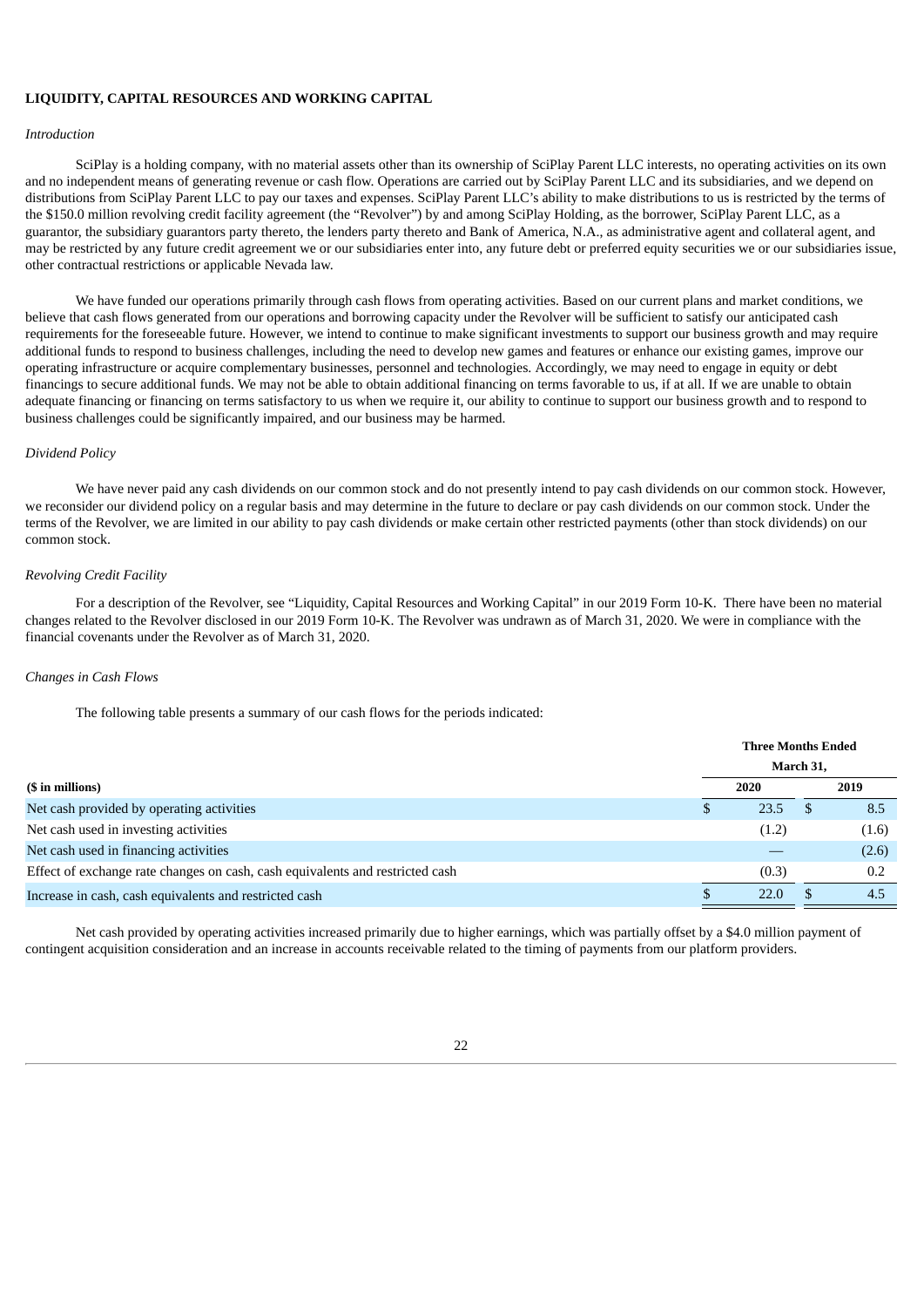Net cash used in financing activities decreased primarily due to cost incurred in the prior year related to our IPO and license obligations.

### **Off Balance Sheet Obligations**

As of March 31, 2020, we did not have any significant off-balance sheet arrangements.

#### **Contractual Obligations**

There have been no material changes to our contractual obligations disclosed in our 2019 Form 10-K.

#### <span id="page-22-0"></span>**Item 3. Quantitative and Qualitative Disclosures about Market Risk**

As of March 31, 2020, we had no material exposure to market risks.

### <span id="page-22-1"></span>**Item 4. Controls and Procedures**

Under the supervision and with the participation of our management, including the Chief Executive Officer and Chief Financial Officer, we have evaluated the effectiveness of our disclosure controls and procedures as required by Exchange Act Rule 13a-15(b) as of the end of the period covered by this report. Based on that evaluation, the Chief Executive Officer and Chief Financial Officer have concluded that these disclosure controls and procedures are effective.

There were no changes in our internal control over financial reporting during the quarter ended March 31, 2020 that have materially affected, or are reasonably likely to materially affect, our internal control over financial reporting.

#### <span id="page-22-3"></span><span id="page-22-2"></span>**PART II. OTHER INFORMATION Item 1. Legal Proceedings**

For a description of our legal proceedings, see Note 8.

# <span id="page-22-4"></span>**Item 1A. Risk Factors**

There have been no material changes in our risk factors from those disclosed under Item 1A "Risk Factors" included in our 2019 Form 10-K, except as noted below.

# The recent COVID-19 pandemic and similar health epidemics, contagious disease outbreaks and public perception thereof, could significantly disrupt our operations and adversely affect our business, results of operations, cash flows or financial condition.

The recent outbreak of a novel strain of coronavirus, COVID-19, and public perception thereof, have contributed to consumer unease and may lead to decreased discretionary spending, which may have a negative effect on us. Other future health epidemics or contagious disease outbreaks could do the same. We cannot predict the ultimate effects that the outbreak of COVID-19, any resulting social, political and economic conditions and decrease in discretionary spending may have on us, as they would be expected to impact our consumers and business partners in varied ways in different communities. Our revenue is driven by players' disposable incomes and level of social casino gaming activity. The recent outbreak of COVID-19 has led to economic and financial uncertainty for many consumers and may reduce the disposable incomes of social casino game players resulting in fewer players purchasing coins, chips and cards, which would negatively impact our results of operations, cash flows and financial condition. Furthermore, this outbreak of COVID-19 has caused, and may continue to cause us and certain of our business partners, including Scientific Games, who provides services to us under the Intercompany Service Agreement, to implement temporary adjustment of work schemes allowing employees to work from home and collaborate remotely. We have taken measures to monitor and reduce the impact of the outbreak, including putting in place a global crisis monitoring team, protocols for responding when employees are infected and enhanced cleaning procedures at all sites but there can be no assurance these will be sufficient to mitigate the risks faced by our and our partners' work forces. We may experience lower work efficiency and productivity, which may adversely affect our service quality, and our business operations could be disrupted if any of our employees is suspected of infection, since this may cause our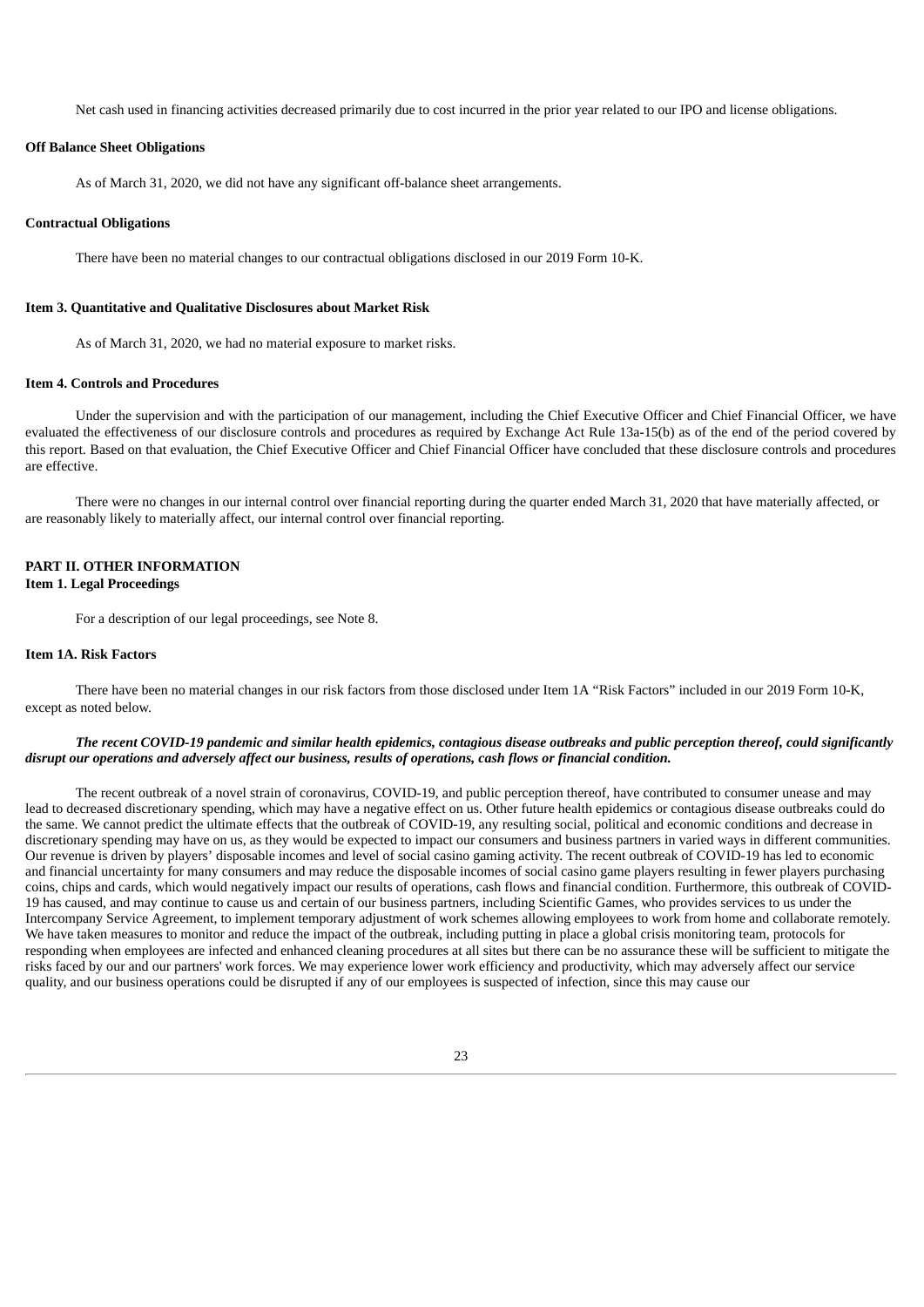employees to be quarantined and/or our offices to be temporarily shut down. We will continue to incur costs for our operations, and our revenues during this period are difficult to predict. As a result of any of the above developments, our business, results of operations, cash flows or financial condition for the full fiscal year of 2020 may be adversely affected by the COVID-19 outbreak. The extent to which this outbreak impacts our results of operations will depend on future developments, which are highly uncertain and unpredictable, including new information which may emerge concerning the severity and duration of this outbreak and the actions taken by governmental authorities and us to contain it or treat its impact.

### <span id="page-23-0"></span>**Item 2. Unregistered Sales of Equity Securities**

There was no stock repurchase activity during the three months ended March 31, 2020.

# <span id="page-23-1"></span>**Item 3. Defaults Upon Senior Securities**

None.

### <span id="page-23-2"></span>**Item 4. Mine Safety Disclosures**

Not applicable.

# <span id="page-23-3"></span>**Item 5. Other Information**

<span id="page-23-4"></span>None.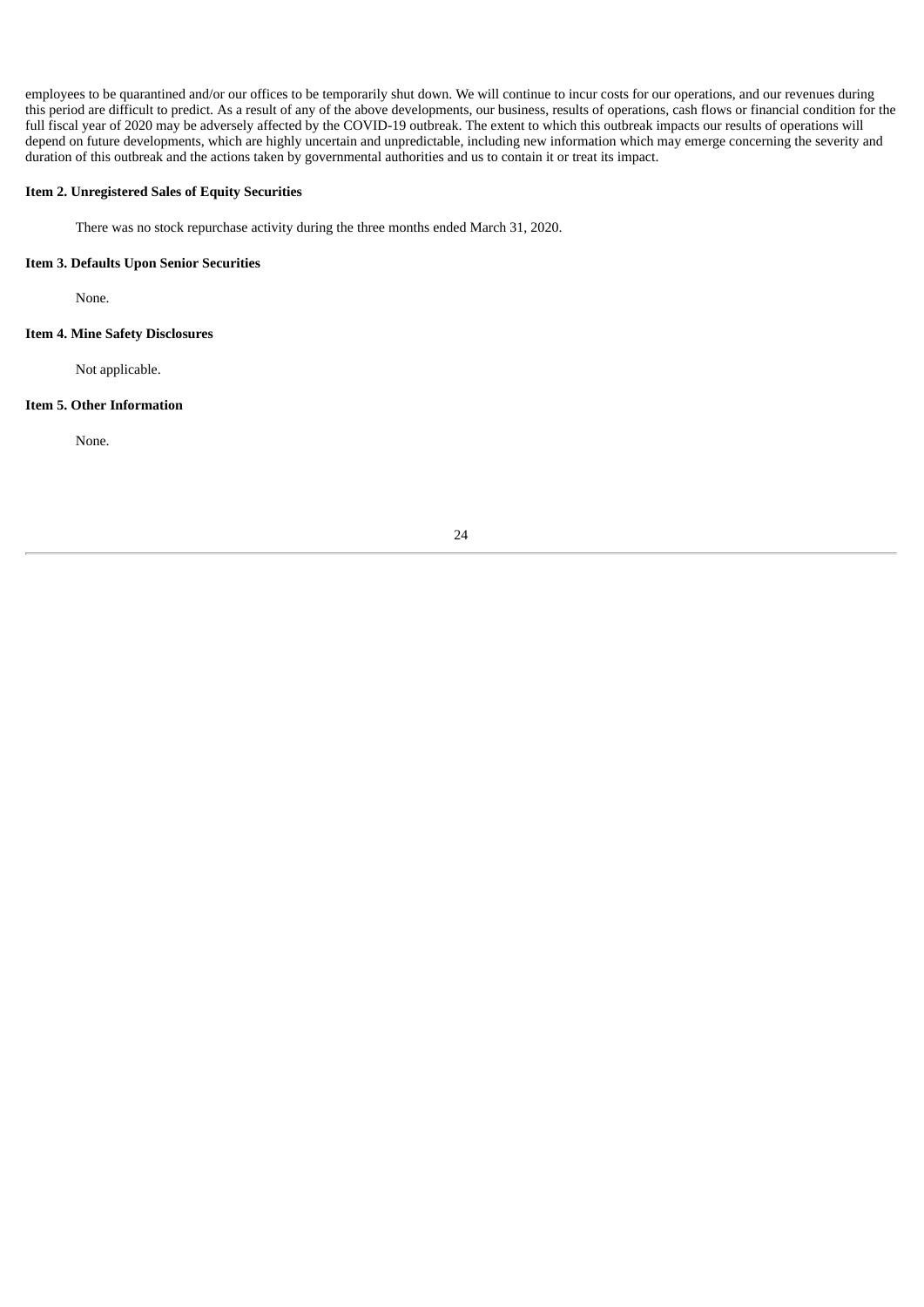| Item 6. Exhibits                |                                                                                                                                                                                                       |
|---------------------------------|-------------------------------------------------------------------------------------------------------------------------------------------------------------------------------------------------------|
| <b>Exhibit</b><br><b>Number</b> | <b>Description</b>                                                                                                                                                                                    |
| 3.1                             | Amended and Restated Articles of Incorporation of SciPlay Corporation (incorporated by reference to Exhibit 3.1 to SciPlay<br>Corporation's Current Report on Form 8-K filed on May 8, 2019).         |
| 3.2                             | Amended and Restated Bylaws of SciPlay Corporation (incorporated by reference to Exhibit 3.2 to SciPlay Corporation's Current Report<br>on Form 8-K filed on May 8, 2019).                            |
| 10.1                            | Amendment to Employment Agreement, dated as of March 24, 2020 (effective as of April 5, 2020), by and between Scientific Games<br>Corporation and Barry Cottle.*(†)                                   |
| 10.2                            | Amendment to Employment Agreement, dated as of March 27, 2020 (effective as of April 5, 2020), by and between Scientific Games<br>Corporation and Michael Winterscheidt.*(†)                          |
| 31.1                            | Certification of the Chief Executive Officer of SciPlay Corporation pursuant to Rule 13a-14(a), as adopted pursuant to Section 302 of the<br>Sarbanes-Oxley Act of 2002.*                             |
| 31.2                            | Certification of the Chief Financial Officer of SciPlay Corporation pursuant to Rule 13a-14(a), as adopted pursuant to Section 302 of the<br>Sarbanes-Oxley Act of 2002.*                             |
| 32.1                            | Certification of the Chief Executive Officer of SciPlay Corporation pursuant to Rule 13a-14(b) and 18 U.S.C. Section 1350, as adopted<br>pursuant to Section 906 of the Sarbanes-Oxley Act of 2002.** |
| 32.2                            | Certification of the Chief Financial Officer of SciPlay Corporation pursuant to Rule 13a-14(b) and 18 U.S.C. Section 1350, as adopted<br>pursuant to Section 906 of the Sarbanes-Oxley Act of 2002.** |
| 101.INS                         | Inline XBRL Instance Document - the instance document does not appear in the Interactive Data File because its XBRL tags are<br>embedded within the Inline XBRL document                              |
| 101.SCH                         | Inline XBRL Taxonomy Extension Schema Document                                                                                                                                                        |
| 101.CAL                         | Inline XBRL Taxonomy Extension Calculation Linkbase Document                                                                                                                                          |
| 101.DEF                         | Inline XBRL Taxonomy Extension Definition Label Linkbase Document                                                                                                                                     |
| 101.LAB                         | Inline XBRL Taxonomy Extension Label Linkbase Document                                                                                                                                                |
| 101.PRE                         | Inline XBRL Taxonomy Extension Presentation Linkbase Document                                                                                                                                         |
| 104                             | Cover Page Interactive Data File - the cover page interactive data file does not appear in the Interactive Data File because its XBRL tags<br>are embedded within the Inline XBRL document.           |

\*Filed herewith. \*\* Furnished herewith. (†) Management contracts and compensation plans and arrangements.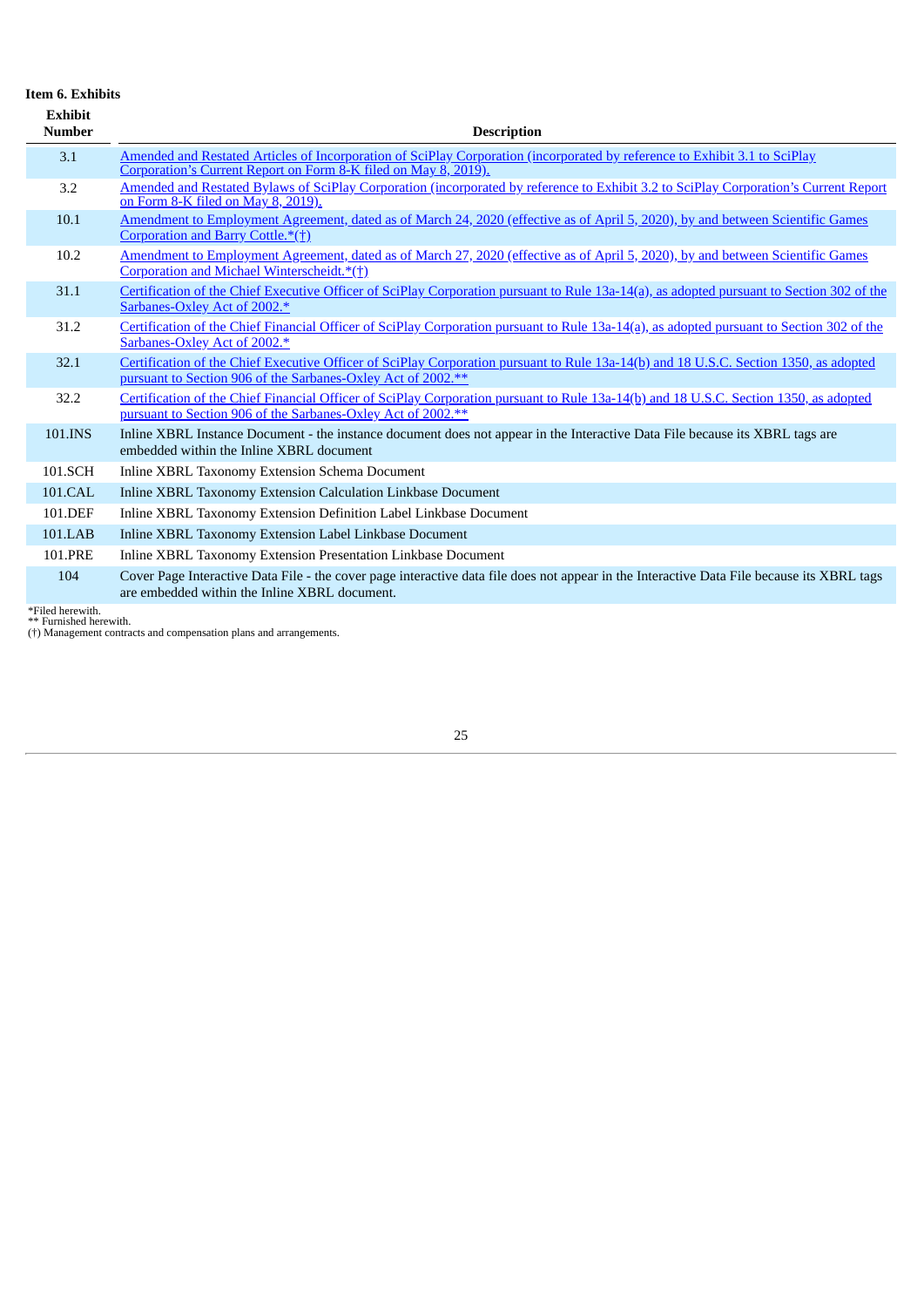# **SIGNATURES**

Pursuant to the requirements of the Securities Exchange Act of 1934, the registrant has duly caused this report to be signed on its behalf by the undersigned thereunto duly authorized.

| <b>SCIPLAY CORPORATION</b>                 |
|--------------------------------------------|
| (Registrant)                               |
| /s/ Michael D. Cody                        |
| Michael D. Cody                            |
| Chief Financial Officer                    |
|                                            |
| /s/ Michael F. Winterscheidt               |
| Michael F. Winterscheidt                   |
| <b>Chief Accounting Officer, Secretary</b> |
|                                            |

Dated: May 11, 2020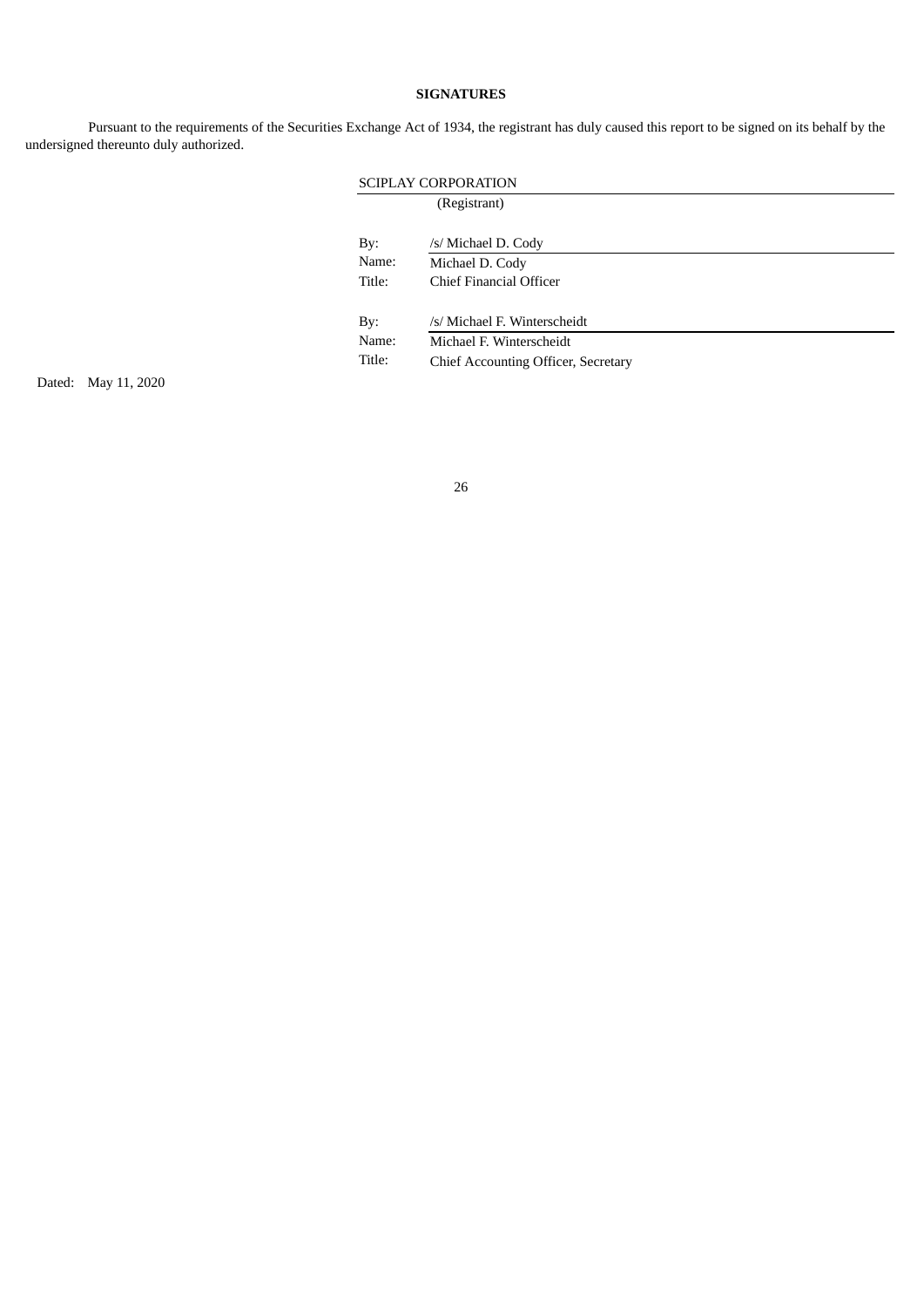# **Amendment to Employment Agreement**

<span id="page-26-0"></span>This Amendment to Employment Agreement (this "Amendment") is made on March 24, 2020 by and between Scientific Games Corporation, a Nevada corporation, (the "Company") and Barry Cottle ("Executive").

WHEREAS, the Company and Executive entered into an Employment Agreement dated as of May 4, 2018, which was then amended effective May 7, 2019 (the "Agreement");

NOW THEREFORE, in consideration of the premises and the mutual benefits to be derived herefrom and other good and valuable consideration, the receipt and sufficiency of which are hereby acknowledged, the parties agree as follows:

1. Decrease in Base Salary. The Agreement is hereby amended by adding the following sentence to the end of Section 3(a):

"Effective as of April 5, 2020, Executive will be paid zero U.S. dollars of base salary until and through June 30, 2020, and Executive's annual base salary of one million, seven hundred and fifty thousand U.S. dollars (\$1,750,000) is reduced by four hundred seventeen thousand, one hundred and twenty-three U.S. dollars (\$417,123), representing the portion of his annual base salary attributable to the period from April 5, 2020 through June 30, 2020."

2. The Company and Executive further expressly agree that the decrease in base salary set forth in Section 1 of this Amendment does not constitute "Good Reason," as that phrase is defined in Section 4(e) of the Agreement.

3. Except as set forth in this Amendment, all terms and conditions of the Agreement shall remain unchanged and in full force and effect in accordance with their terms. All references to the "Agreement" in the Agreement shall refer to the Agreement as amended by this Amendment. Any defined terms used in this Amendment and not defined herein shall have the meaning as set forth in the Agreement.

4. This Amendment may be executed in counterparts, each of which shall for all purposes be deemed to be an original and all of which shall constitute the same instrument. Delivery of an executed counterpart of a signature page of this Amendment by electronic transmission shall be effective as delivery of a manually executed counterpart of this Amendment.

IN WITNESS WHEREOF, each of the parties hereto has duly executed this Amendment as of March 24, 2020.

# SCIENTIFIC GAMES CORPORATION

By: /s/ Shawn Williams Name: Shawn Williams Title: Senior Vice President, Chief Human Resources Officer

/s/ Barry Cottle Barry Cottle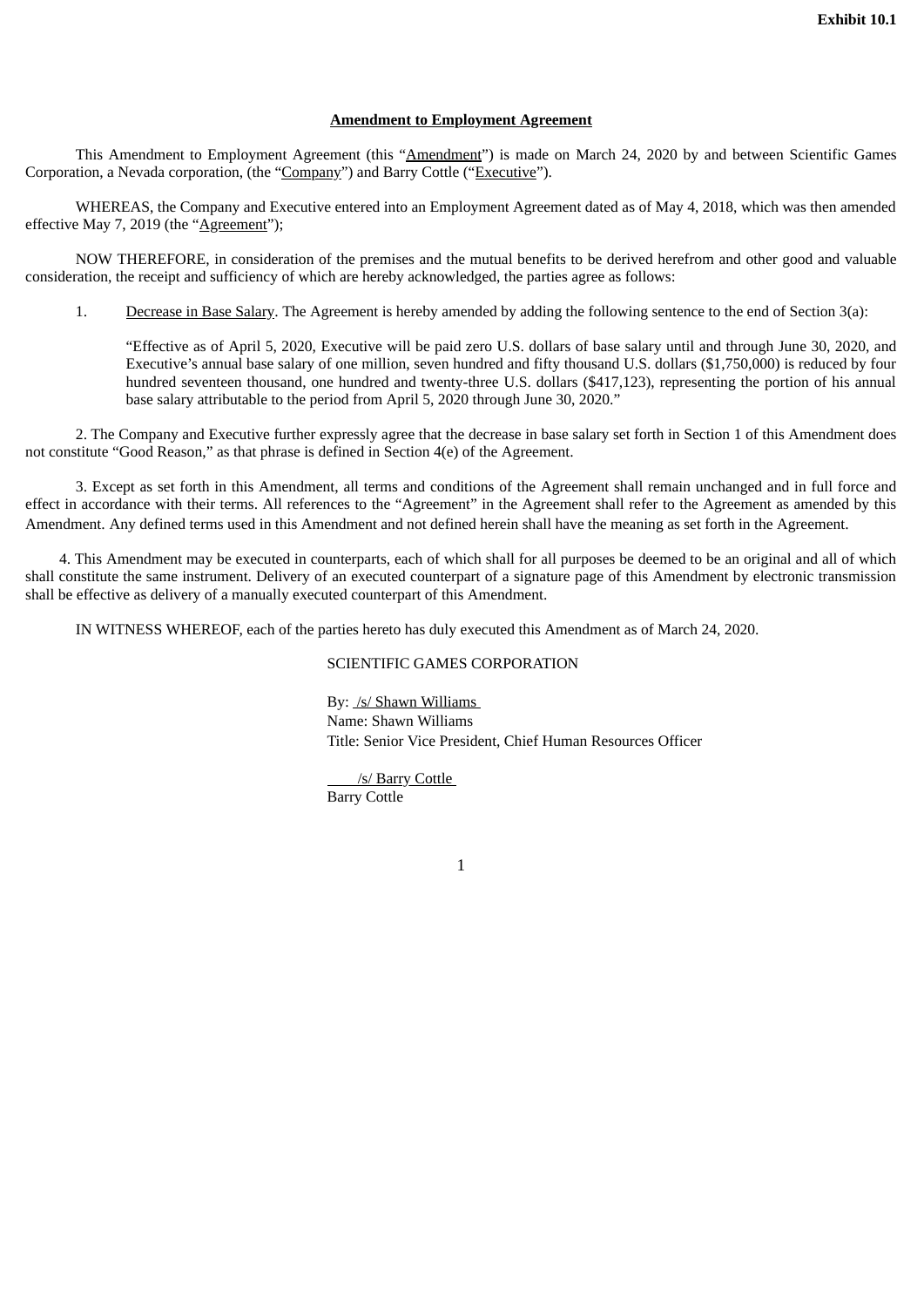# **Amendment to Employment Agreement**

<span id="page-27-0"></span>This Amendment to Employment Agreement (this "Amendment") is made as of March 27, 2020 by and between Scientific Games Corporation, a Nevada corporation, (the "Company") and Michael Winterscheidt ("Executive").

WHEREAS, the Company and Executive entered into an Amended and Restated Employment Agreement dated as of February 25, 2019 (the " $\Delta$ greement");

NOW THEREFORE, in consideration of the premises and the mutual benefits to be derived herefrom and other good and valuable consideration, the receipt and sufficiency of which are hereby acknowledged, the parties agree as follows:

1. Decrease in Base Salary. The Agreement is hereby amended by adding the following sentence to the end of Section 3(a):

"Effective as of April 5, 2020, Executive's base salary is decreased by twenty percent (20%), from four hundred and seventyfive thousand U.S. dollars (\$475,000) per annum to three hundred and eighty U.S. dollars (\$380,000) per annum. This decrease in base salary shall be effective until and through June 30, 2020."

2. The Company and Executive further expressly agree that by signing this Amendment, Executive waives the right to assert, until and through June 30, 2020, that the decrease in base salary set forth in Section 1 of this Amendment constitutes "Good Reason," as that phrase is defined in Section 4(e) of the Agreement. For the avoidance of doubt, nothing in this Amendment amends the Agreement for any period of time after June 30, 2020.

3. Except as set forth in this Amendment, all terms and conditions of the Agreement shall remain unchanged and in full force and effect in accordance with their terms. All references to the "Agreement" in the Agreement shall refer to the Agreement as amended by this Amendment. Any defined terms used in this Amendment and not defined herein shall have the meaning as set forth in the Agreement.

4. This Amendment may be executed in counterparts, each of which shall for all purposes be deemed to be an original and all of which shall constitute the same instrument. Delivery of an executed counterpart of a signature page of this Amendment by electronic transmission shall be effective as delivery of a manually executed counterpart of this Amendment.

IN WITNESS WHEREOF, each of the parties hereto has duly executed this Amendment as of March 27, 2020.

# SCIENTIFIC GAMES CORPORATION

By: /s/ Shawn Williams Name: Shawn Williams Title: Senior Vice President, Chief Human Resources Officer

/s/ Michael Winterscheidt Michael Winterscheidt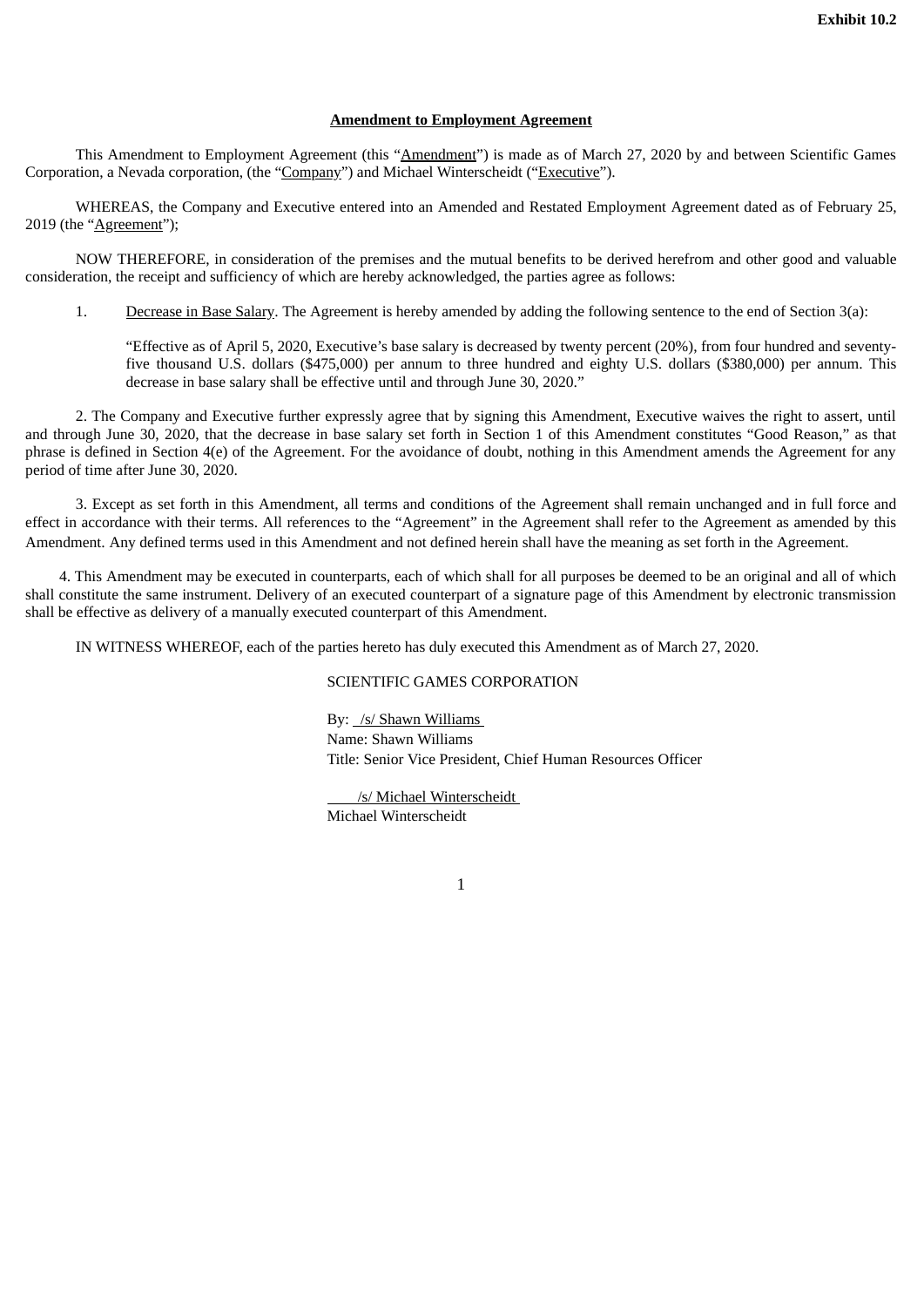### **Certification by Chief Executive Officer Pursuant to Section 302 of the Sarbanes-Oxley Act of 2002**

<span id="page-28-0"></span>I, Joshua J. Wilson, certify that:

1. I have reviewed this Quarterly Report on Form 10-Q of SciPlay Corporation;

2. Based on my knowledge, this report does not contain any untrue statement of a material fact or omit to state a material fact necessary to make the statements made, in light of the circumstances under which such statements were made, not misleading with respect to the period covered by this report;

3. Based on my knowledge, the financial statements, and other financial information included in this report, fairly present in all material respects the financial condition, results of operations and cash flows of the registrant as of, and for, the periods presented in this report;

4. The registrant's other certifying officer and I are responsible for establishing and maintaining disclosure controls and procedures (as defined in Exchange Act Rules 13a-15(e) and 15d-15(e)) for the registrant and have:

a) Designed such disclosure controls and procedures, or caused such disclosure controls and procedures to be designed under our supervision, to ensure that material information relating to the registrant, including its consolidated subsidiaries, is made known to us by others within those entities, particularly during the period in which this report is being prepared;

b) Evaluated the effectiveness of the registrant's disclosure controls and procedures and presented in this report our conclusions about the effectiveness of the disclosure controls and procedures, as of the end of the period covered by this report based on such evaluation; and

c) Disclosed in this report any change in the registrant's internal control over financial reporting that occurred during the registrant's most recent fiscal quarter (the registrant's fourth fiscal quarter in the case of an annual report) that has materially affected, or is reasonably likely to materially affect, the registrant's internal control over financial reporting; and

5. The registrant's other certifying officer and I have disclosed, based on our most recent evaluation of internal control over financial reporting, to the registrant's auditors and the audit committee of the registrant's board of directors (or persons performing the equivalent functions):

a) All significant deficiencies and material weaknesses in the design or operation of internal control over financial reporting which are reasonably likely to adversely affect the registrant's ability to record, process, summarize and report financial information; and

b) Any fraud, whether or not material, that involves management or other employees who have a significant role in the registrant's internal control over financial reporting.

Date: May 11, 2020

/s/ Joshua J. Wilson

Joshua J. Wilson Chief Executive Officer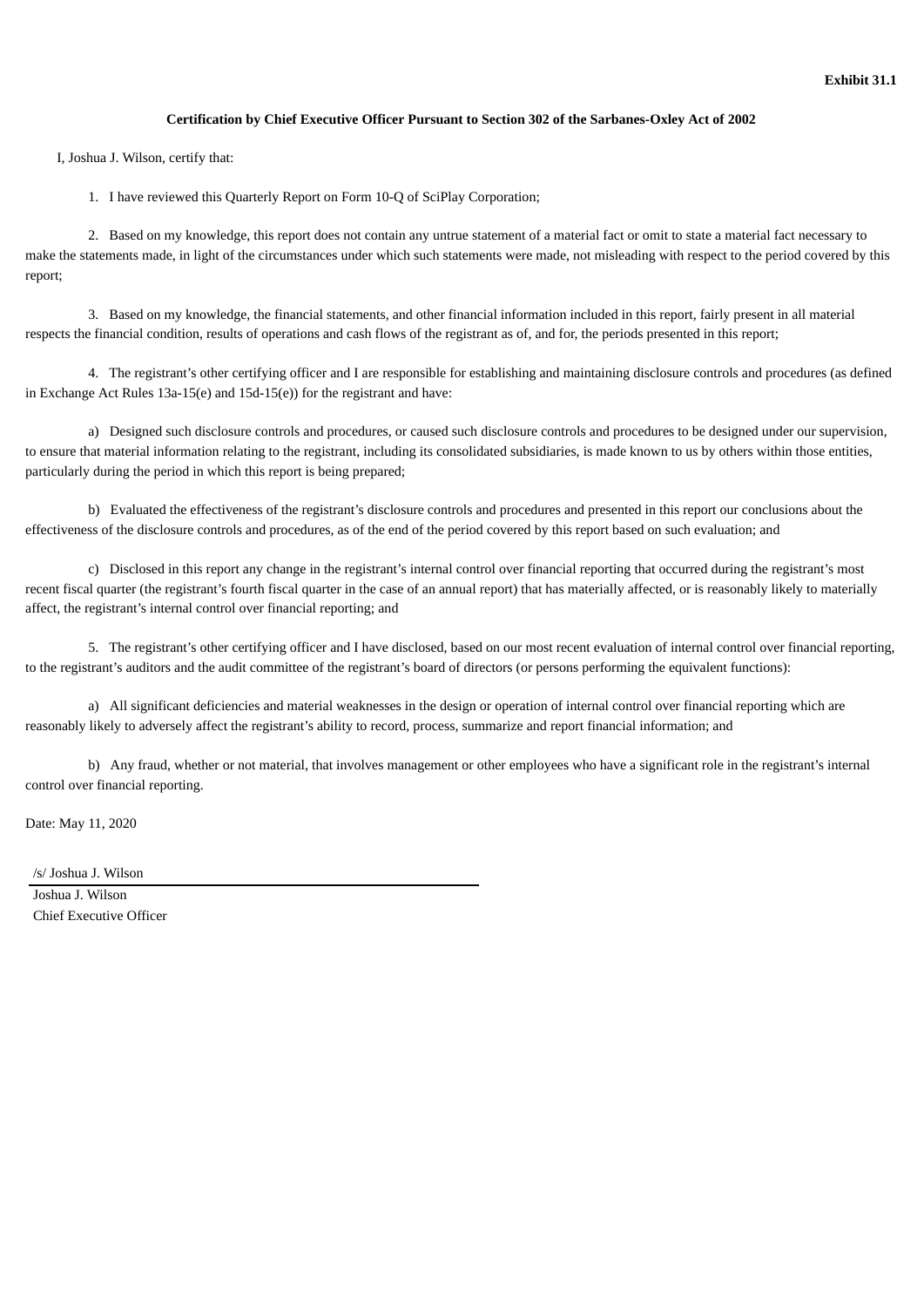### **Certification by Chief Financial Officer Pursuant to Section 302 of the Sarbanes-Oxley Act of 2002**

<span id="page-29-0"></span>I, Michael D. Cody, certify that:

1. I have reviewed this Quarterly Report on Form 10-Q of SciPlay Corporation;

2. Based on my knowledge, this report does not contain any untrue statement of a material fact or omit to state a material fact necessary to make the statements made, in light of the circumstances under which such statements were made, not misleading with respect to the period covered by this report;

3. Based on my knowledge, the financial statements, and other financial information included in this report, fairly present in all material respects the financial condition, results of operations and cash flows of the registrant as of, and for, the periods presented in this report;

4. The registrant's other certifying officer and I are responsible for establishing and maintaining disclosure controls and procedures (as defined in Exchange Act Rules 13a-15(e) and 15d-15(e)) for the registrant and have:

a) Designed such disclosure controls and procedures, or caused such disclosure controls and procedures to be designed under our supervision, to ensure that material information relating to the registrant, including its consolidated subsidiaries, is made known to us by others within those entities, particularly during the period in which this report is being prepared;

b) Evaluated the effectiveness of the registrant's disclosure controls and procedures and presented in this report our conclusions about the effectiveness of the disclosure controls and procedures, as of the end of the period covered by this report based on such evaluation; and

c) Disclosed in this report any change in the registrant's internal control over financial reporting that occurred during the registrant's most recent fiscal quarter (the registrant's fourth fiscal quarter in the case of an annual report) that has materially affected, or is reasonably likely to materially affect, the registrant's internal control over financial reporting; and

5. The registrant's other certifying officer and I have disclosed, based on our most recent evaluation of internal control over financial reporting, to the registrant's auditors and the audit committee of the registrant's board of directors (or persons performing the equivalent functions):

a) All significant deficiencies and material weaknesses in the design or operation of internal control over financial reporting which are reasonably likely to adversely affect the registrant's ability to record, process, summarize and report financial information; and

b) Any fraud, whether or not material, that involves management or other employees who have a significant role in the registrant's internal control over financial reporting.

Date: May 11, 2020

/s/ Michael D. Cody

Michael D. Cody Chief Financial Officer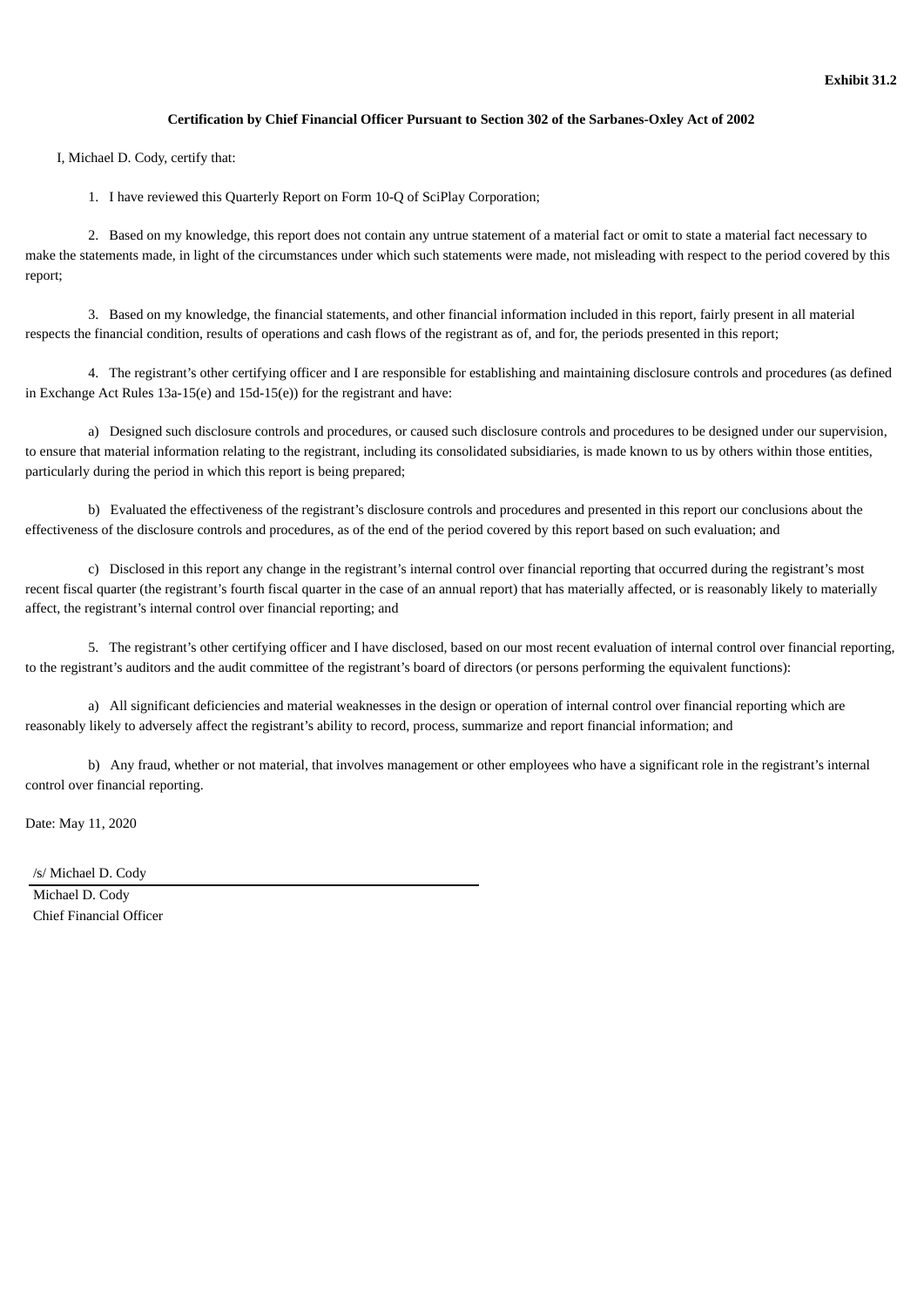# **CERTIFICATION PURSUANT TO 18 U.S.C. SECTION 1350, AS ADOPTED PURSUANT TO SECTION 906 OF THE SARBANES-OXLEY ACT OF 2002**

<span id="page-30-0"></span>In connection with the Quarterly Report of SciPlay Corporation (the "Company") on Form 10-Q for the period ended March 31, 2020 as filed with the Securities and Exchange Commission on the date hereof (the "Report"), I, Joshua J. Wilson, Chief Executive Officer of the Company, certify, pursuant to 18 U.S.C. § 1350, as adopted pursuant to Section 906 of the Sarbanes-Oxley Act of 2002, that, to my knowledge:

- (1) The Report fully complies with the requirements of Section 13(a) or 15(d) of the Securities Exchange Act of 1934; and
- (2) The information contained in the Report fairly presents, in all material respects, the financial condition and results of operations of the Company.

A signed original of this written statement required by Section 906 has been provided to the Company and will be retained by the Company and furnished to the Securities and Exchange Commission or its staff upon request.

/s/ Joshua J. Wilson

Joshua J. Wilson Chief Executive Officer May 11, 2020